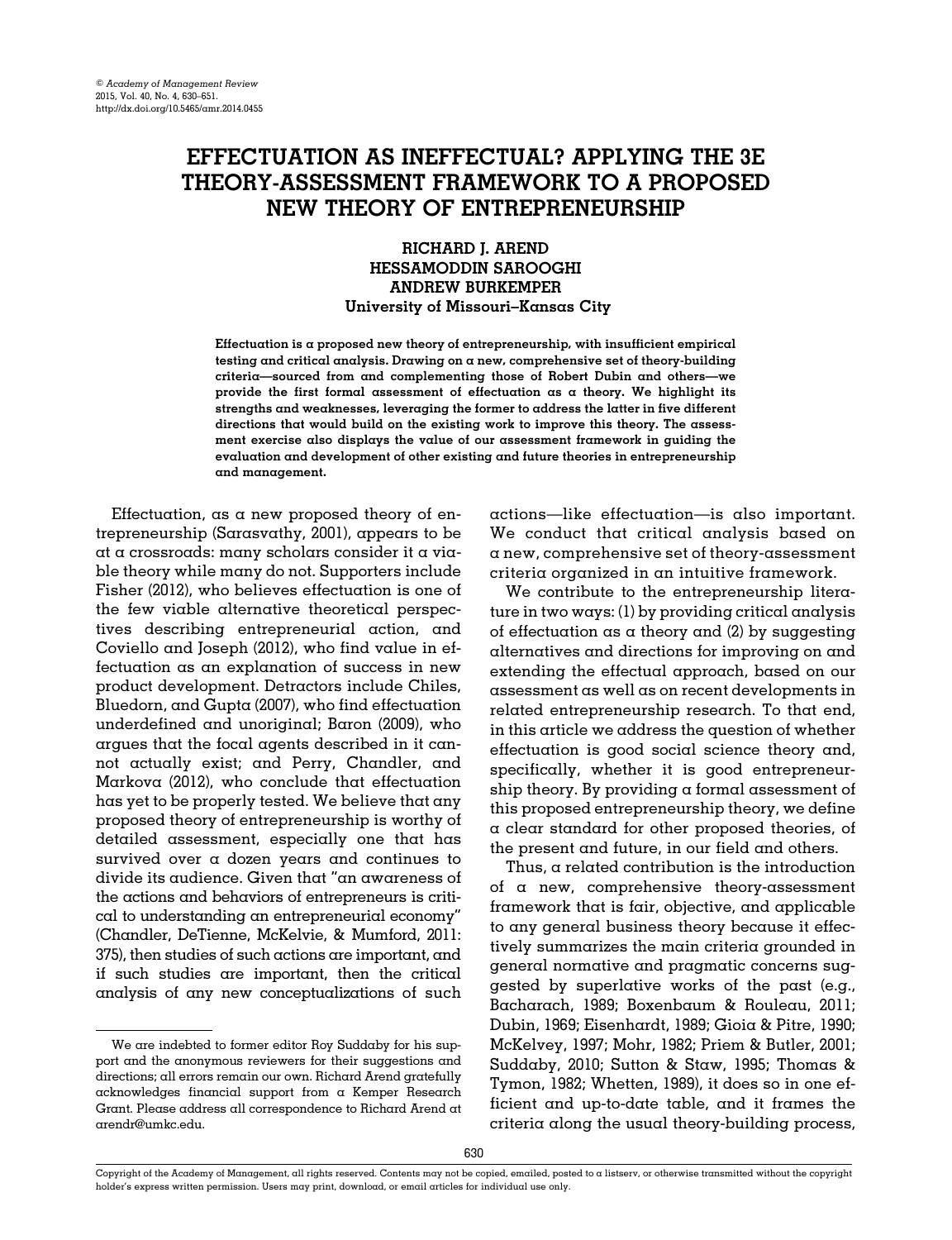with several often-implicit criteria exposed. The application of our framework to evaluate effectuation and guide possible future development reveals the value of this type of framework for informing theory building.

What we find through the assessment is that effectuation meets several basic criteria for theory building, but far from all; more worrying, some of the criteria that are not met are specific to theorizing about entrepreneurship. Recognizing the substantial literature and citations related to effectuation research, we appreciate the continued conviction that there is value in the logic of effectuation to potentially illuminate new insights into entrepreneurship. In that vein, we provide several specific and reinforcing directions for improving and elaborating on the models within the effectuation stream.

The remainder of the article is organized to explain our evaluation of effectuation within our theory-assessment framework. We first describe, in detail, what effectuation is, from the phenomenon it targets to its full model to its predictions. We then outline and justify our integrated framework of theory-assessment criteria. We assess effectuation based on that framework. We finish by drawing on these assessments to construct useful directions for future work in effectuation, both to improve that proposed theory and, more generally, to improve the theory building relevant to any managementrelated phenomena.

# EFFECTUATION AS PROPOSED ENTREPRENEURSHIP THEORY

Effectuation, as a proposed theory, describes a process of entrepreneurial action based on the interpretation and extrapolation of a think-aloud lab protocol involving twenty-seven expert U.S. based entrepreneurs in the late 1990s [\(Sarasvathy,](#page-20-0) [2008](#page-20-0)). It follows an approach that [Suddaby, Hardy,](#page-21-0) [and Huy \(2011\)](#page-21-0) call "problematization"—where an existing theory (in this case the neoclassical, microeconomic "causal" theory of business processes) fails to adequately explain observed patterns of behavior (in this case the start-up behaviors of expert entrepreneurs). Effectuation is offered as an improvement in depicting a specific phenomenon—that is, where a resource-poor entrepreneur acts to create a new market artifact (e.g., a new and successful firm) in an environment characterized by uncertainty ([Sarasvathy, 2001](#page-20-0)).

[Figure 1](#page-2-0) depicts this process. The process begins when an entrepreneur confronts the uncertain and resource-restricted context and decides whether to engage in the effectual process; if the entrepreneur engages, the process ends when a new market artifact—for example, a successful business—is created. The core process (depicted in the right square) starts when a threshold is met where the entrepreneur's available means are expected to produce effects that are aligned with initial aspirations, with the additional caveat that the potential loss of invested means is tolerable. The entrepreneur makes decisions about specific actions based on what effects are possible given the available means, taking into account recent contingencies and cocreator involvement, and drawing on imagination and any changes in aspirations. The entrepreneur takes actions to produce realized effects and then evaluates these effects to determine whether an acceptable artifact has been produced that meets his or her aspirations; if so, the process ends. The core process also produces feedback (in a secondary, updating subprocess) to alter available means, cocreator involvement, aspirations, and inputs to the entrepreneur's imagination and flexibility; these altered factors then influence the next round of the core process.

The effectuation literature describes a set of units depicted in the figure. $<sup>1</sup>$  We focus on units to</sup> describe the theory since these are the most basic parts of theory building ([Dubin, 1969\)](#page-19-0). We organize these units of effectuation theory into three types: (1) those in the core process, (2) those affecting that process, and (3) those in the secondary process.

# Units of Effectuation Theory: The Core Process (Main Box in Figure 1)

Outcomes: Artifacts and effects. Artifacts include the firms, markets, and economies that originate from entrepreneurs' decision processes as they create and grow firms in the real world ([Sarasvathy, 2001\)](#page-20-0). Effects are the operationalizations of abstract human aspirations ([Sarasvathy, 2001:](#page-20-0) 245). For example, an

 $<sup>1</sup>$  Note that various depictions of subsets of the units have</sup> evolved into a relatively stable and less complex figure depicting part of the process (see, for example, [Fisher, 2012](#page-19-0): 1025, Figure 2). Our full process figure is consistent with Sarasvathy's own general model (2008: 274, Figure 12.2).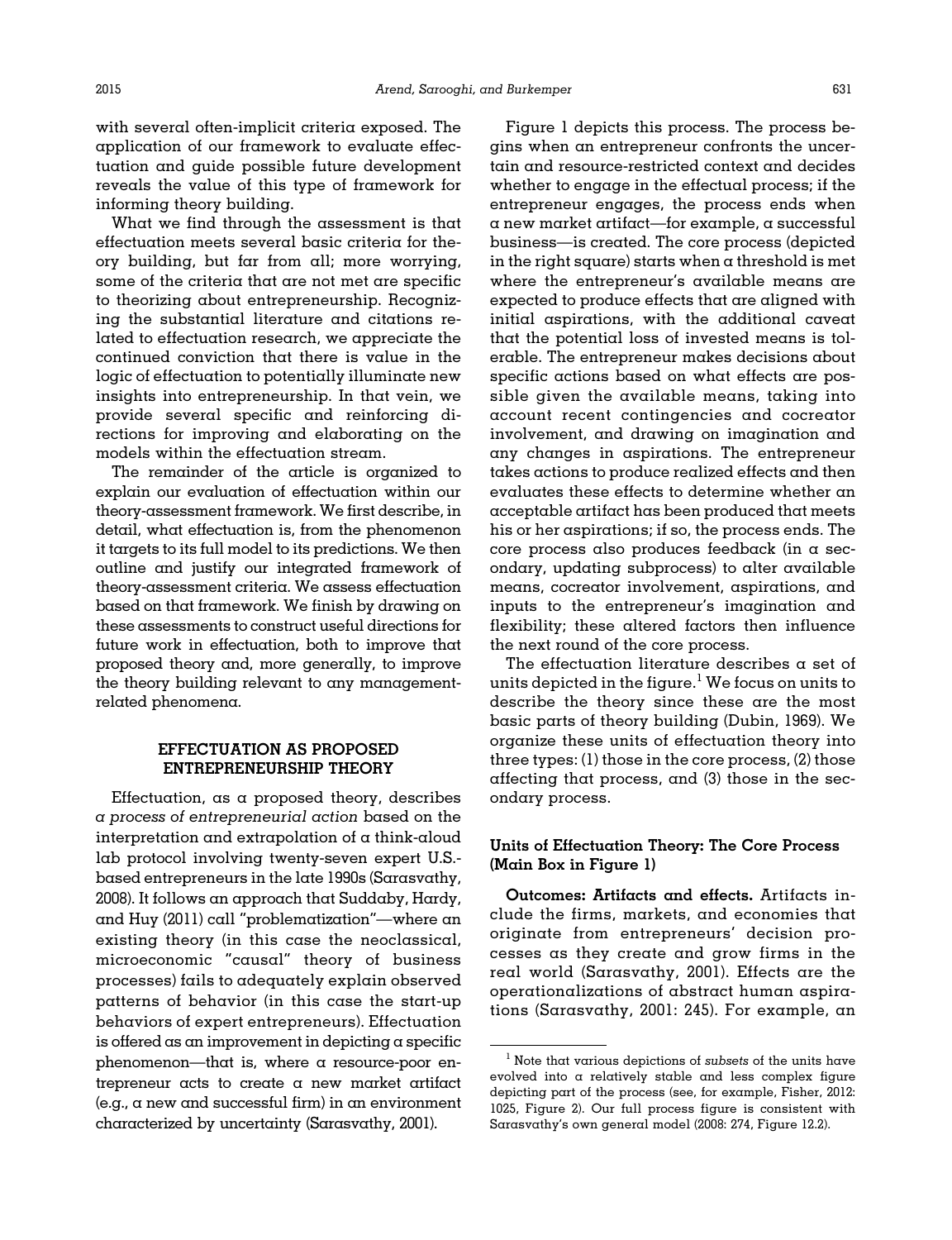<span id="page-2-0"></span>

FIGURE 1 Effectuation As a New Proposed Model of Entrepreneurship

effect is  $\alpha$  successful business. "The process of effectuation allows the entrepreneur to create one or more several possible effects irrespective of the generalized end goal with which she started" [\(Sarasvathy, 2001](#page-20-0): 247).

Actions. Actions are the use of available means and the use of other inputs (e.g., resources originating from cocreators and contingencies), by the entrepreneur, toward the intended effect. Actions emerge from means and imagination when entrepreneurs select intended effects based on those means [\(Read](#page-20-0) [& Sarasvathy, 2005\)](#page-20-0).

Decision making: The affordable loss/ acceptable risk heuristic, the logic of control, and evaluation. The entrepreneur makes two types of decisions: (1) those directing actions and (2) those evaluating outcomes to determine when to stop the core process. The first of these, decisions directing actions, are influenced by how much loss is affordable and by what experiments can be conducted across as many strategies as possible using the given set of means [\(Sarasvathy, 2001](#page-20-0)). Affordable loss is also described as acceptable risk, where the focus is on the downside

potential of any action ([Read](#page-20-0) & [Sarasvathy,](#page-20-0) [2005\)](#page-20-0). The affordable loss heuristic involves imagining several possible courses of action with unpredictable consequences and evaluating the appropriate action to take in terms of what the entrepreneur is willing to lose [\(Dew,](#page-19-0) [Read, Sarasvathy,](#page-19-0) [& Wiltbank, 2008\)](#page-19-0). This decision process involves "failure management," where the effectuator attempts to design intelligent failures that can contribute to learning over time ([Sarasvathy, Dew, Read,](#page-21-0) & [Wiltbank,](#page-21-0) [2008\)](#page-21-0). An investment is so judged based on whether the total failure of its initiative is survivable [\(Read, Dew, Sarasvathy, Song, & Wiltbank,](#page-20-0) [2009\)](#page-20-0). The entrepreneur also follows  $\alpha$  logic of control, basing decisions on what he or she thinks is in his/her immediate control (e.g., available means), rather than on predictions beyond the short term in an environment defined as unpredictable.

In the other type of decision, the entrepreneur evaluates the action outcomes (i.e., effects and artifacts) against his or her desires (i.e., aspirations and end goals) to determine the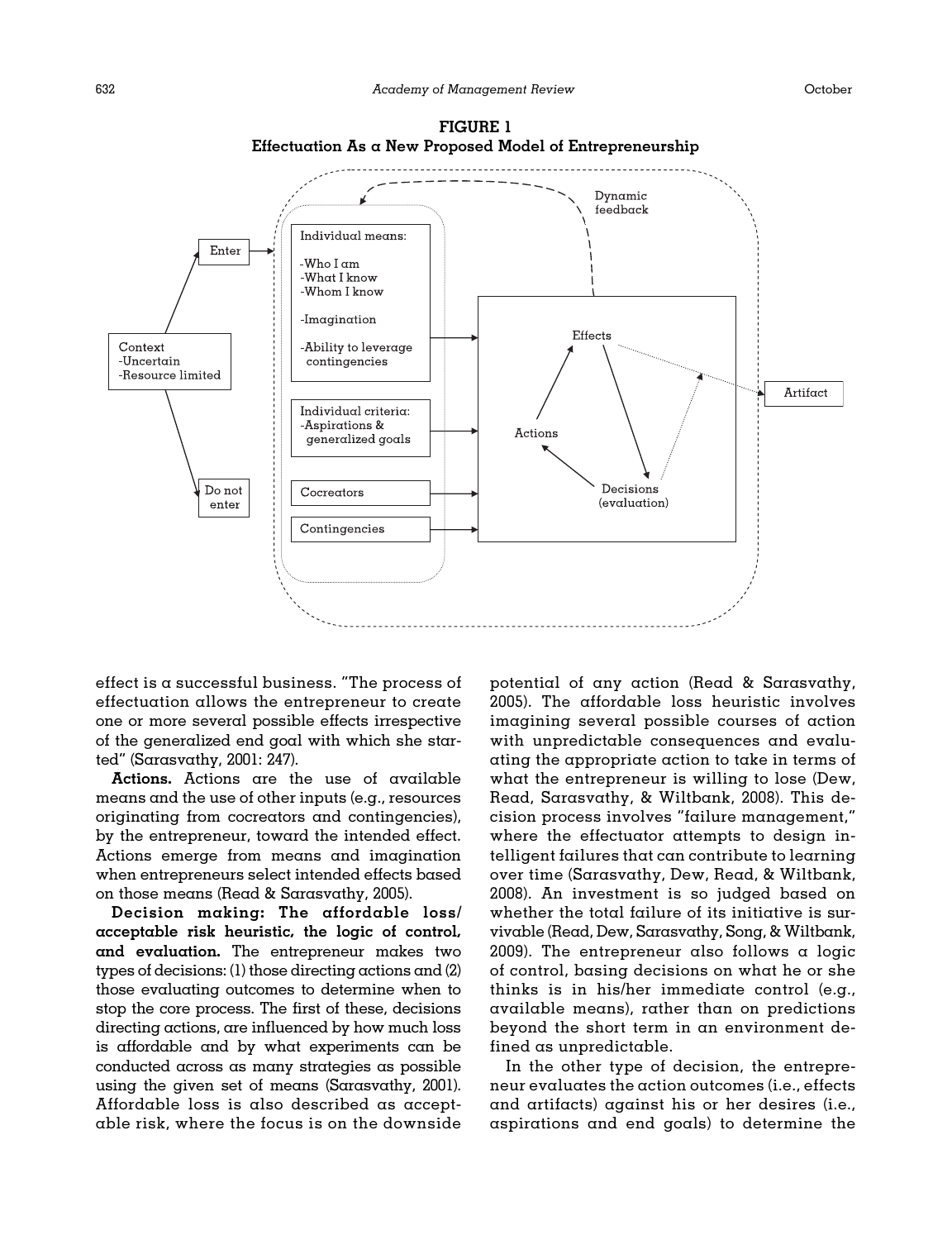sufficiency of the match. When the entrepreneur judges the outcomes to have fulfilled a satisfactory level of the desire, the artifact is set and the process complete.

## Units of Effectuation Theory: Factors Affecting the Process (Left and Center Boxes in Figure 1)

The context (preprocess). Just as bricolage theory begins with a penurious environment [\(Baker](#page-19-0) [& Nelson, 2005\)](#page-19-0), effectuation begins with  $\alpha$  specific context— $\alpha$  domain with two defining characteristics. The first characteristic is that the environment involves a high degree of uncertainty [\(Perry et al., 2012\)](#page-20-0). It is ambiguous enough that no prediction of the future is possible beyond the short term (i.e., there exist only reasonable expectations of the immediate effects of available means, where reasonableness is validated by feedback). Much of the uncertainty arises from the effects of contingencies. The consequences of such uncertainty imply that causal means-ends connections beyond the short term are undefined, demand is uncertain, and optimal choices of the business model, technologies, and resources are ex ante unknowable. Extending these consequences, the context suggests that it is irrational to plan and that the identities of many parties in the undefined industry ([Perry et al., 2012](#page-20-0)), including rivals, are ex ante unknowable. That said, the implicit assumption is that the context does not remain uncertain over time; an experimental learning process—like effectuation—–is expected to reduce ambiguity, over time, through actions taken.

The second defining characteristic is that the resources available to the entrepreneur are significantly restricted. "If she has only the generalized aspiration of building a successful business of her own with relatively limited access to resources, she should consider effectuation processes" ([Sarasvathy, 2001:](#page-20-0) 249).

The entrepreneur's available means: Who the entrepreneur is, what he/she knows, whom he/ she knows, his/her capability to adapt to contingencies, and his/her imagination. The available set of means in effectuation restricts the possible effects that can be created ([Sarasvathy, 2001\)](#page-20-0). This given set of means includes the decision maker's relatively unalterable individual characteristics of who he or she is—for example, his/ her own traits, tastes, abilities, and attributes;

what he or she knows—for example, his/her own knowledge corridors, education, experience, and expertise; and whom he or she knows—for example, his/her social networks [\(Dew et al., 2008\)](#page-19-0). Effectuators have the ability to leverage contingencies by choosing paths that allow for more possible actions later in the process and for shifting strategy as needed ([Read](#page-20-0) [& Sarasvathy,](#page-20-0) [2005\)](#page-20-0). Because contingencies and surprises can have positive impacts, effectuators are open to them and can leverage them into new opportunities [\(Dew et al., 2008](#page-19-0)). Contingencies involve imaginative rethinking of possibilities, continual transformations of target goals, and opportunities for novelty creation ([Dew, Read, Sarasvathy,](#page-19-0) [& Wiltbank, 2009\)](#page-19-0). The entrepreneur's imagination provides the ability to see things not yet existing—things like a possible new product, or the various effects that could be made from a set of available means. Effectual entrepreneurs embrace unexpected events, turn them into profitable opportunities, and thus arrive at unexpected outcomes [\(Fisher, 2012](#page-19-0)).

Contingencies. Contingencies are unexpected influences on the process—unanticipated events that are impossible to plan for [\(Sarasvathy, 2001:](#page-20-0) 260). They cancel out the benefits of preexisting knowledge. An example of  $\alpha$  contingency in effectuation is an outcome that could result from the interactions of the entrepreneur with his or her cocreation partners.

Cocreators and precommitments. Cocreators are cooperating partners in the focal entrepreneur's activities (e.g., interested potential customers); they buy into the entrepreneur's idea and help sustain the enterprise ([Sarasvathy,](#page-20-0) [2001](#page-20-0): 252). Precommitments are provisions of resources and promises (e.g., to buy) made prior to the entrepreneur's offerings being produced. Cocreator alliances and stakeholder precommitments reduce uncertainty by providing new information. The particular firm that is eventually created by the effectuator and his or her stakeholders is the residual of the network of partnerships and precommitments [\(Sarasvathy,](#page-20-0) [2001\)](#page-20-0). The mutual commitments of stakeholders create an initial network that can eventually transform extant reality into a new market ([Sarasvathy](#page-21-0) [& Dew, 2005](#page-21-0)).

Aspirations and goals. An aspiration is a generalized end goal [\(Sarasvathy, 2001:](#page-20-0) 245), such as building a successful business. The notion of aspirations was more heavily emphasized in the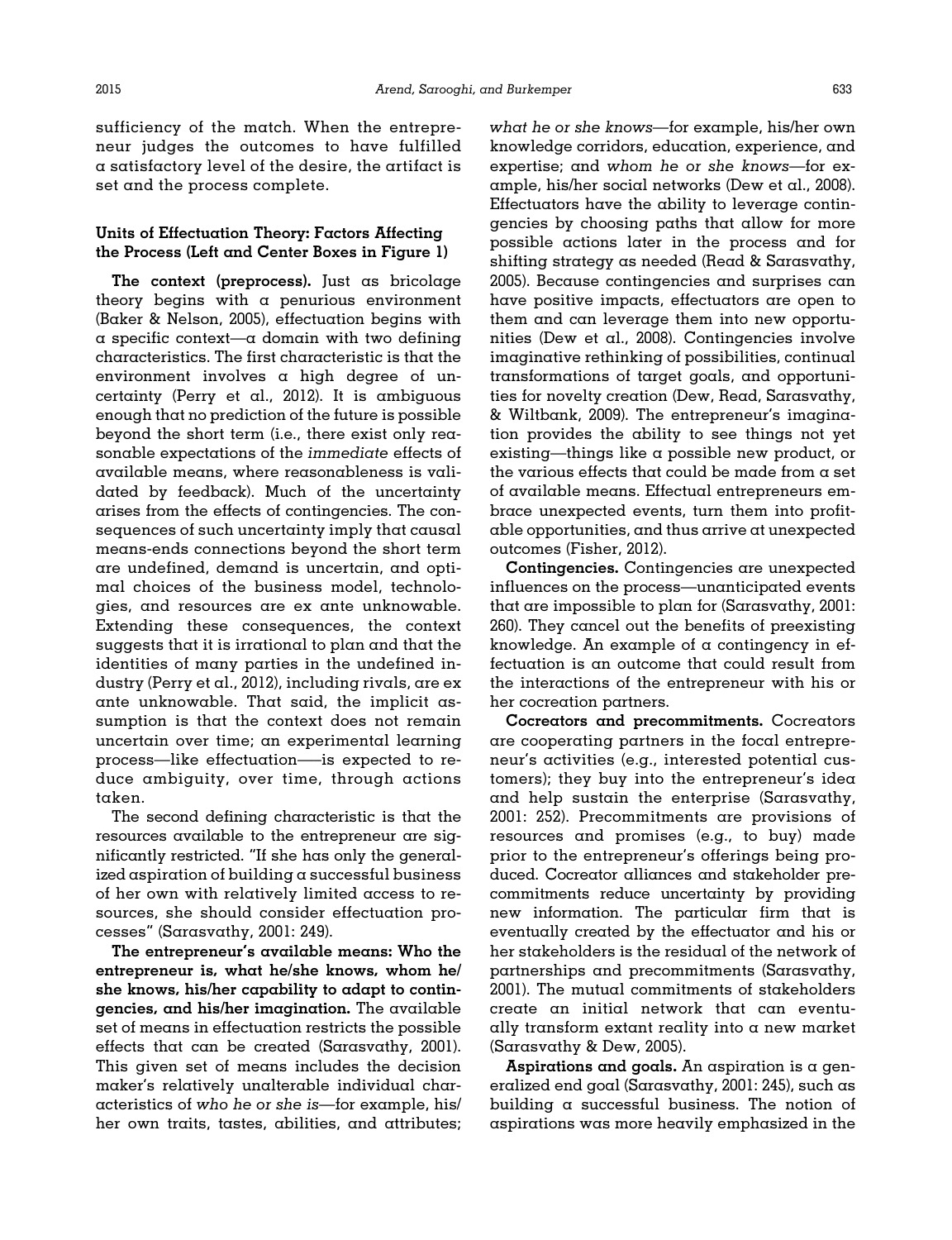early theory development of effectuation. A goal is a desired result, usually accomplished through a process of development.

# Units of Effectuation Theory: The Secondary Process (Feedback Loop in Figure 1)

Dynamic feedback from outcomes. The core process of effectuation produces focal outcomes effects and artifacts—as well as information. Each feeds back into the main process, as well as into the factors that affect that process. Such feedback changes factor values for the next iteration. For example, aspirations (and goals) are updated in the face of new information about market conditions and rewards; means are updated in the face of recently realized gains, losses, and additions to what is known; and the cocreator network is updated in the face of mutual needs. Such updates influence the next round of the process—for example, the dynamic nature of aspirations allows for the generation of new choice alternatives ([Dew et al., 2008](#page-19-0)).

# Summary

The effectuation model—with the units interrelated as in [Figure 1](#page-2-0)—has been proposed as a theory appropriate for entrepreneurs who wish to create the types of products and services that have no established or predefined market [\(Perry](#page-20-0) [et al., 2012\)](#page-20-0). It is a model that swings the pendulum of focus in entrepreneurship away from business planning and toward enactment. It is amenable to teaching, with its contrasting but intuitive emphasis on personal control of available means, on smart experimentation, on flexibility in the face of contingencies, and on enjoying the journey. It has added to the descriptive knowledge of the process of entrepreneuring—for example, it has "captured the imagination of researchers because it identifies and questions basic assumptions of how individuals think and behave when starting businesses" [\(Perry](#page-20-0) [et al., 2012](#page-20-0): 857). Its propositions have contrasted early-stage venture success rates and characteristics (e.g., in the use of cooperative actions) of effectuators to those of planners, while its conjectures have contrasted actions of effectuators (e.g., the use of test marketing) to those of traditional decision makers, to suggest possible empirical testing. And in follow-on work scholars have drawn on effectuation theory to hypothesize

about related creative activity, such as new product development innovation process characteristics (e.g., in the use of mindful trial and error). All in all, it is a proposed theory worth further study and detailed assessment.

# THEORY EVALUATION CRITERIA: THE 3E FRAMEWORK FOR THEORY EVALUATION

We propose a new integration of established and intuitive theory-building elements (augmenting Dubin'[s 1969](#page-19-0) standards) that provides a fair and comprehensive basis for the critique of proposed theory in business, including entrepreneurship, whether inductive or deductive in origin. The three Es represent the natural order of theory building—that is, input, throughput, and output—that we label "experience," "explain," and "establish." Researchers experience the focal phenomenon they wish to theorize about through observation and literature review. They then explain the phenomenon through  $\alpha$  model (i.e., defining the units, laws, bounds, and so on) of the causal processes and relationships involved. Finally, they establish the viability and value of the proposed theory through empirical testing, idea diffusion, and practical application. We depict details of this framework in [Table 1,](#page-5-0) and further describe and drawn upon them in the remainder of the article.

Theory assessment begins with the capture of the focal phenomenon—its experience from both an academic and a practical lens ([Astley](#page-18-0) & [Zammuto, 1992](#page-18-0); [Boxenbaum & Rouleau, 2011](#page-19-0)). The "academic" (and more "deductive") perspective of experiencing the phenomenon is assessed by how well the proposed theory builds on existing literature (e.g., in constructs and models) related to the phenomenon [\(Bacharach, 1989](#page-19-0); [Suddaby,](#page-21-0) [2010](#page-21-0)). The "practical" (and more "inductive") perspective of experience is assessed by how well the proposed theory builds on valid observation of the phenomenon. When the phenomenon involves human subjects, there is an expectation of a rational narrative ([Pentland,](#page-20-0) [1999\)](#page-20-0), mitigation of the Heisenberg Uncertainty Principle in social science observation ([Van de](#page-21-0) [Ven](#page-21-0) & [Huber, 1990](#page-21-0)), and other validity issues for qualitative data (e.g., interrater reliability, triangulation, multiple cases, development of a substantial body of observation and interviews, and so on; [Locke, 2007](#page-20-0); [Pentland, 1999](#page-20-0)).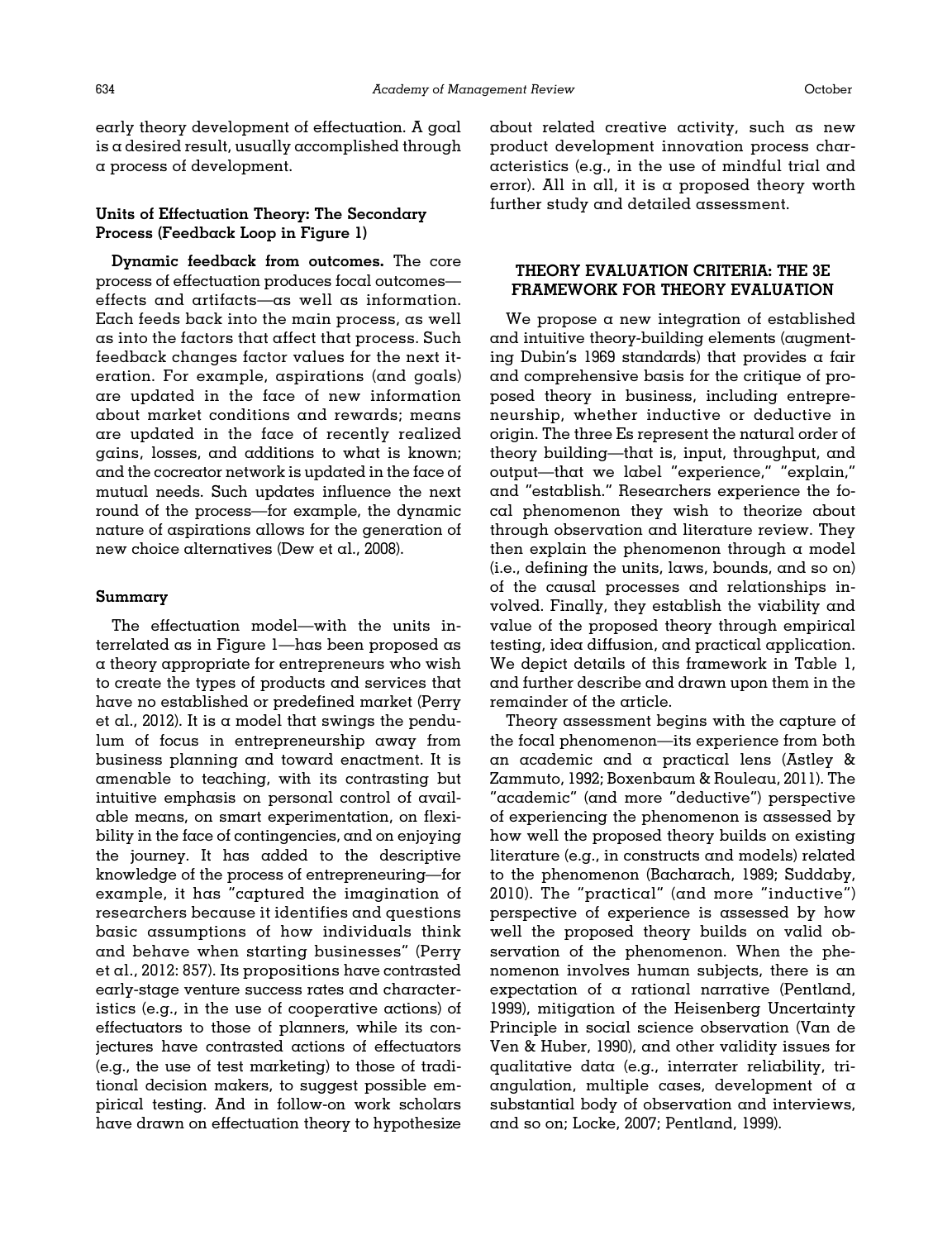# TABLE 1 Theory-Building Criteria and Assessment of Effectuation As a New Proposed Theory

<span id="page-5-0"></span>

| Stage      | Criteria                                                                 | <b>Assessment Issues</b>                                                                                                                                                                                                | Recommendation                                                                                                                                                                          | D#                       |
|------------|--------------------------------------------------------------------------|-------------------------------------------------------------------------------------------------------------------------------------------------------------------------------------------------------------------------|-----------------------------------------------------------------------------------------------------------------------------------------------------------------------------------------|--------------------------|
| Experience | Built on existing<br>literature                                          | Some failure: lacks reference to<br>preexisting work on bricolage,<br>experimentation, options<br>thinking, and risk management;<br>thus, fails to prove novelty                                                        | Build on existing constructs and<br>ideas; compare and contrast<br>with previous work; prove<br>added value with new insights                                                           | 4<br>1                   |
|            | Built on valid<br>observation                                            | Some failure: low N; questionable<br>definition of an "expert"; some<br>lab-based scenarios not aligned<br>with findings; no comparison<br>group in original study                                                      | Do more studies of the process<br>in the field; larger N; prove<br>robustness of "expert" definition;<br>use a valid comparison group                                                   | 4<br>5                   |
| Explain    | Units:<br>• Comprehensive<br>• Parsimonious                              | Some failure: missing many<br>important units-rivals,<br>substitutes, institutional<br>players, and so on                                                                                                               | Add missing units to be<br>comprehensive to the focal<br>phenomenon; add to precision of<br>definition of units, especially<br>outputs, like "'artifacts"                               | 2<br>4                   |
|            | Laws clear $(about)$<br>unit interaction)                                | Some failure: provision of how<br>units interact, but not why;<br>directionality problematic for<br>several laws (either ambiguous<br>functional relationship or<br>relationship simply assumed<br>without explanation) | Add explicit directionality to laws<br>and explain the relationships;<br>expand on how "minimum"<br>levels of a unit's characteristics<br>are generated or guaranteed<br>in the process | 3<br>4                   |
|            | Boundaries specified:<br>Precise rules                                   | Some failure: no precise<br>landscape defined (to test<br>alternatives against); no clear<br>performance metric given;<br>aimed at multiple levels of<br>analysis                                                       | Specify the competitive landscape<br>with mathematical precision;<br>specify focal dependent variables,<br>sequences, outcomes, and other<br>issues of interest                         | 2<br>4                   |
|            | System states exist                                                      | Failure: no stable states exist                                                                                                                                                                                         | Specify at least one interim stable<br>state                                                                                                                                            |                          |
|            | Propositions consistent<br>with model                                    | Some failure: propositions<br>provided are not the three<br>required types; stαtements of<br>contrast to strawman of<br>causality provided instead                                                                      | Specify independent or stand-alone<br>propositions (of all three types);<br>highlight unintuitive and<br>counterintuitive propositions                                                  | 3<br>2                   |
|            | Assumptions<br>reasonable                                                | Some failure: flaws with<br>entrepreneur's abilities,<br>nonpredictive control,<br>means-driven action,<br>affordable loss, value creation,<br>and sustainability                                                       | Clarify or fix flaws, especially<br>with the span of prediction,<br>liabilities, and bounded<br>rationality of the individuals<br>involved                                              | 5<br>1<br>$\overline{2}$ |
|            | Logic:<br>$\bullet$ Causality explicit<br>• No tautologies<br>• Coherent | Some failure: lacking explanation<br>of why laws among units<br>work; syllogism (many laws<br>are true by context);<br>effectuation is not a single<br>construct or process                                             | Explain causality for the main<br>laws; delineate what is not<br>true by context; either find<br>coherence in the concept or<br>split up the process into<br>coherent parts             | 1                        |
| Establish  | Empirically testable                                                     | Indeterminate: untestable<br>because of a lack of system<br>states and some language,<br>yet has been tested in<br>literature to some degree in<br>contrast-type studies among<br>agents                                | Propose less "problematic" tests;<br>provide falsifiable predictions<br>(or refrain from referring to<br>this $\alpha s \alpha$ "theory")                                               | 1,2<br>3,4               |
|            | Diffused in the<br>literature                                            | Indeterminate: tight group of<br>authors; much of work in                                                                                                                                                               | Refrain from repetition and make<br>progress on base; involve                                                                                                                           | 3<br>4                   |

(Continued)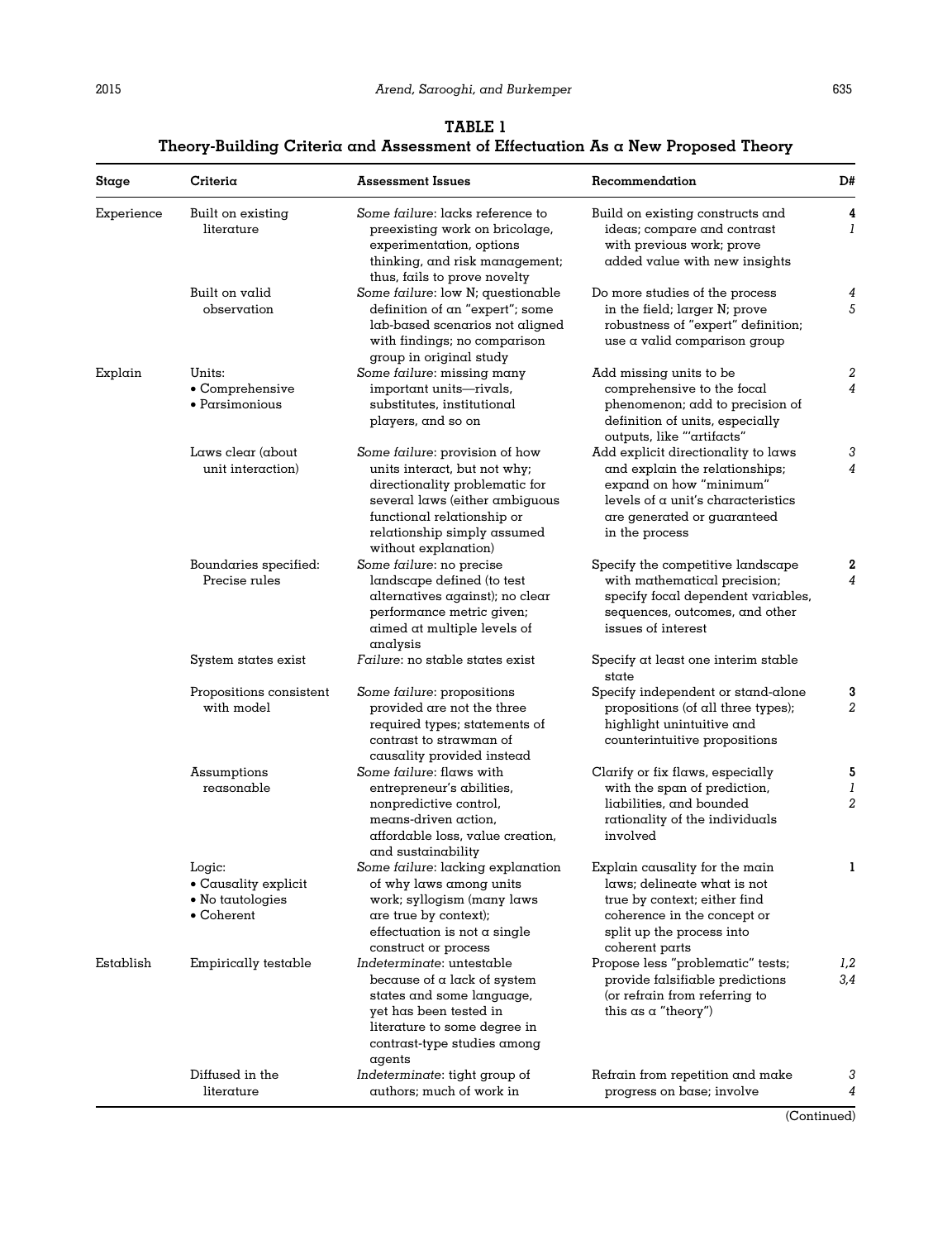| Stage | Criteria                                                                                   | <b>Assessment Issues</b>                                                                                                                                                                                                                                                                                                                             | Recommendation                                                                                                                                                                                                                                                                                             | D# |
|-------|--------------------------------------------------------------------------------------------|------------------------------------------------------------------------------------------------------------------------------------------------------------------------------------------------------------------------------------------------------------------------------------------------------------------------------------------------------|------------------------------------------------------------------------------------------------------------------------------------------------------------------------------------------------------------------------------------------------------------------------------------------------------------|----|
|       | Practitioner value:<br>$\bullet$ Understandable<br>• Nonobvious<br>$\bullet$ Implementable | non-top-tier outlets; repetitive<br>content; cited in passing<br>Indeterminate: some language<br>not user friendly, some<br>catchy; much of the<br>description is obvious,<br>especially to the experienced;<br>some general prescriptions<br>but also seemingly<br>self-defeating (e.g., to ignore<br>planning, rivals, and partner<br>opportunism) | others: lower defensiveness<br>in dialogues<br>Rewrite the ideas in $\alpha$<br>straightforward way; highlight<br>any nonobvious prescriptions<br>and translate to field readiness:<br>explain how real constraints<br>(e.g., requirements for plans)<br>can be absorbed into the<br>process in the field. | 3  |

TABLE 1 (Continued)

With the phenomenon described through experience, scholars then build theory to explain its mechanics. Explanation is the heart of theory building [\(Gioia & Pitre, 1990\)](#page-19-0), because without explanation there is no theory ([Sutton](#page-21-0) [& Staw,](#page-21-0) [1995\)](#page-21-0), so this is the part of the 3E framework where most of the assessment criteria focus. The backbone of this part is based on Dubin'[s \(1969\)](#page-19-0) five-phase assessment criteria (which have been used to critique social science theory, including entrepreneurship theory—for example, "Dubin . . . provides a comprehensive methodology for theory building that is particularly relevant for applied fields such as management" [[Ardichvili,](#page-18-0) [Cardozo,](#page-18-0) & [Ray, 2003](#page-18-0): 107]). To that backbone we add several additional items suggested by more recent sources to complement those five core criteria.

The main five phases of Dubin's methodology describe the focal theory's structure: (1) the units of the theory, (2) the laws of unit interaction, (3) the boundaries of applicability, (4) the operative system states, and (5) the logically resulting propositions. [Dubin \(1969\)](#page-19-0) defined units as the things out of which theories are built, where theories emerge when the units are put together into models of the perceived world. Whether the "right" units are included is judged along two criteria: comprehensiveness and parsimony ([Whetten, 1989\)](#page-21-0), the former assessing missing critical units and the latter assessing whether any redundant or irrelevant units exist in the model.

[Dubin \(1969\)](#page-19-0) defined laws of interaction as the linkages among units of a model. According to Dubin, "The scientist's problem of interaction among units is one of accounting for variance [or sequential outcome] in one unit by specifying a systematic linkage of this unit with at least one other" (1969: 90). The specificity of the interactions—for example, in terms of explicit directionality, minimum necessary levels to induce effects, mechanics, and so on—are qualities expected in strong law descriptions.

[Dubin \(1969\)](#page-19-0) defined a theoretical model as bounded when the limiting values on the units composing the model are known. The boundaries help to distinguish the particular domain of interest from aspects of the environment or world that are not addressed by the theory ([Ardichvili](#page-18-0) [et al., 2003](#page-18-0)). The precision of the rules that define the phenomenon as taking place on a (competitive) landscape with specific performance measures is one main way to assess the boundaries of  $\alpha$  proposed model,  $\alpha$  way that indicates the scope of the model and allows fair judgment of the model relative to alternatives.

[Dubin \(1969\)](#page-19-0) defined  $\alpha$  system state  $\alpha$ s  $\alpha$  condition when all of the units have characteristic and determinant values that persist through time. The set of system states provides the finite possible representations of the collective units (rather than just the output of any one unit). For example, one system state could be a representation of the system as stable, and another could be a representation of the system as transitory. So in order to identify a particular system state (other than the transitory one), all units take on values that are determinant—measurable and distinctive—for that particular state, for a persistent amount of time (i.e., so those values can be measured for empirical testing or practical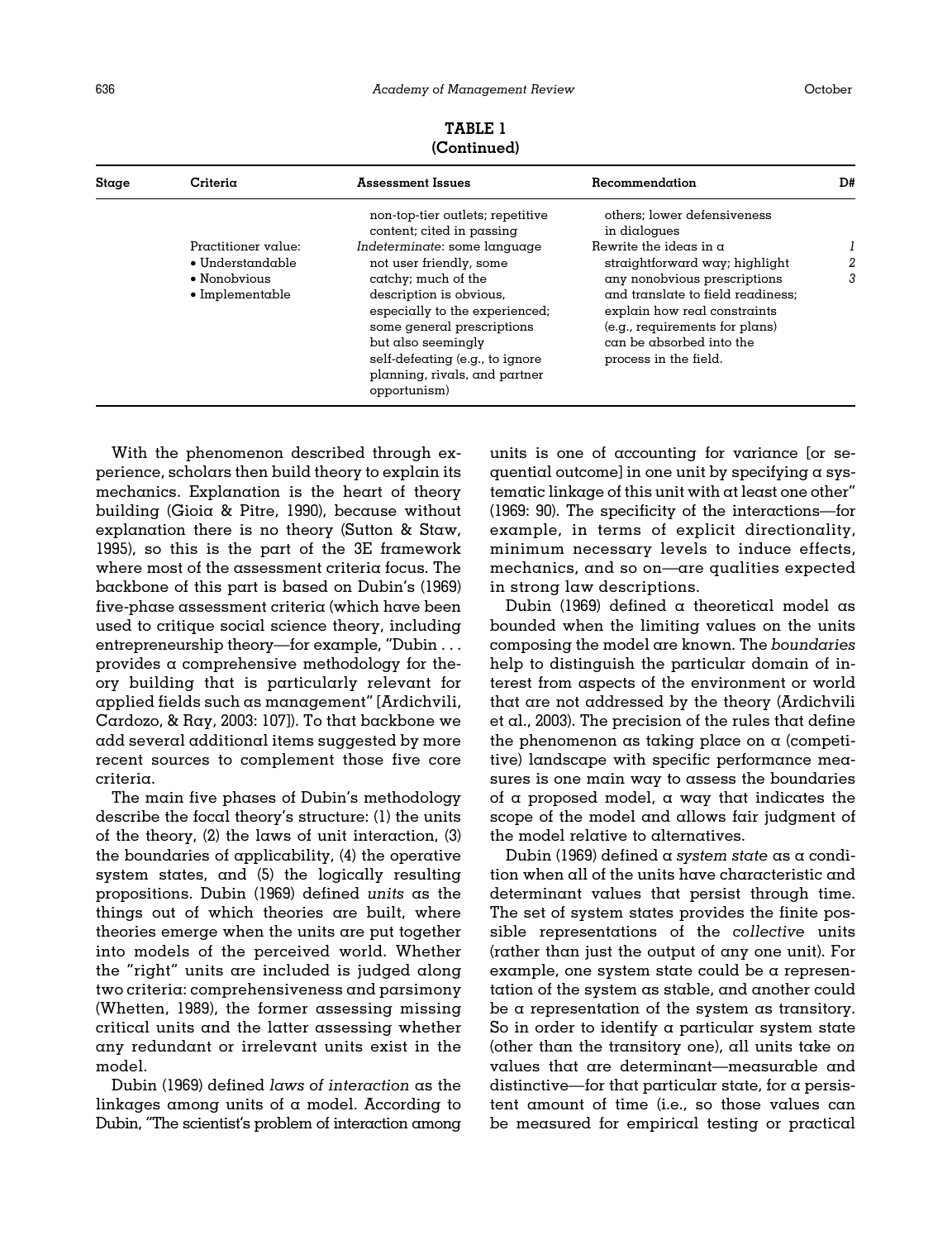application). Collectively, these requirements necessitate that at least one state be stable.

Dubin defined a proposition as " $\alpha$  truth statement about a model that is fully specified in its units, laws of interaction, boundary, and system states" (1969: 166). It is a logical consequence that is true by the criteria of the system of logic employed by the theorizer. It is a statement about the model in operation, subject to empirical testing ([Eisenhardt, 1989](#page-19-0)). There are three types of propositions: (1) those made about the value of a specific unit of the model as revealed by the laws of interaction with other units, (2) those made about the continuity of  $\alpha$  system state based on the conjoined values of system units, and (3) those made about the transitions of the system from one system state to another [\(Dubin,](#page-19-0) [1969:](#page-19-0) 173).

To Dubin's five phases we add two further criteria for assessing how well a proposed theory explains a phenomenon: the reasonableness of the model's assumptions and the soundness of the model's logic. Assumptions are the "givens"—the self-evident facts of the model—that can be judged on their reasonableness through characteristics like credibility ([Whetten, 1989\)](#page-21-0), specificity (Bachararch, 1989), and explicitness [\(Priem &](#page-20-0) [Butler, 2001\)](#page-20-0). The logic is the glue that binds the assumptions to the drivers of the interactions among the units. The theory's logic can be assessed by the explicitness of the causal nature of the relationships (i.e., by how well the whys are answered; [Whetten, 1989\)](#page-21-0), the lack of tautologies in the model's depiction ([Bacharach,](#page-19-0) [1989](#page-19-0); [Priem](#page-20-0) [& Butler, 2001](#page-20-0)), and the coherence of the total story in explaining the one phenomenon [\(Suddaby, 2010\)](#page-21-0).

With the phenomenon explained by the proposed model, the underlying theory is then established through academics and practitioners. On the  $academic side$ , there is  $\alpha$  need to establish the theory both empirically and critically. The theory can be assessed empirically by its testability and falsifiability [\(Bacharach, 1989](#page-19-0); [Box](#page-19-0)[enbaum & Rouleau, 2011; Eisenhardt, 1989;](#page-19-0) [McKelvey, 1997;](#page-20-0) [Suddaby, 2010\)](#page-21-0)—for example, by how easily the units are measured, by how well the bounds can be met, by how translatable the propositions are, and so on. The theory can be assessed critically by judging its diffusion in the related bodies of literature ([Eisenhardt, 1989;](#page-19-0) [Priem](#page-20-0) & [Butler, 2001](#page-20-0))—for example, by examining why and how often its ideas are cited in the

top journals. On the practitioner side, there is a need to establish the theory's value in the field ([Mohr, 1982;](#page-20-0) [Thomas](#page-21-0) & [Tymon, 1982\)](#page-21-0). There are several assessment possibilities:  $(l)$ evaluating whether the theory is understandable for practitioners—for example, regarding construct clarity, accuracy, timing, and so on [\(Bacharach, 1989;](#page-19-0) [Suddaby, 2010](#page-21-0); [Thomas & Tymon,](#page-21-0) [1982\)](#page-21-0); (2) evaluating whether the theory is nonobvious to the practitioner in exceeding his or her commonsense understanding of the phenomenon [\(Thomas & Tymon, 1982](#page-21-0)); and (3) evaluating whether the theory is implementable such that meaningful action can be taken by manipulating the causal factors [\(Thomas & Tymon, 1982](#page-21-0)).2

#### ASSESSMENT ALONG CRITERIA

#### Building on the Previous Literature

Several peer-reviewed journal articles have raised the issue that there has been insufficient attention to and acknowledgment of related and prior ideas in the effectuation literature (e.g., [Chiles, Gupta, & Bluedorn, 2008\)](#page-19-0). Not thoroughly acknowledging previous related work raises the question, "What is truly new in effectuation?" In other words, a stronger case for the specific, differentiated added value of effectuation theory could have been (and may still be) made. Much of what is considered characteristic of effectuation has appeared previously in the entrepreneurship literature but is not cited. Examples include the use of a process-driven approach to understanding entrepreneurial activity (e.g., [Aldrich, 2001](#page-18-0); [Aldrich & Martinez, 2001;](#page-18-0) [Gartner,](#page-19-0) [1989](#page-19-0); [Low](#page-20-0) & [MacMillan, 1988](#page-20-0); [Shaver](#page-21-0) [& Scott,](#page-21-0) [1991](#page-21-0)), the contrast with causation (e.g., [Polanyi,](#page-20-0) [Arensberg, and Pearson](#page-20-0)'s [1957] contrast of economic with substantive approaches), the creation of socially constructed artifacts ([Aldrich](#page-18-0) & [Fiol, 1994](#page-18-0); [Smelser & Swedberg, 1994; Steyaert,](#page-21-0) [1997](#page-21-0)), the description of the action orientation of

 $2$  A novelty requirement is implied throughout, given newness is necessary to contribute to knowledge. In the experience part of the framework, the phenomenon observed needs to be underaddressed (e.g., newly discovered) or incorrectly addressed; the literature has to have a gap or error related to explaining the phenomenon. In the explanation part of the framework, the model has to have new elements (e.g., new units, laws, states) leading to new outcomes (e.g., propositions). In the establish part of the framework, the prescriptions have to be new to practitioners and recognized as an advance by academics.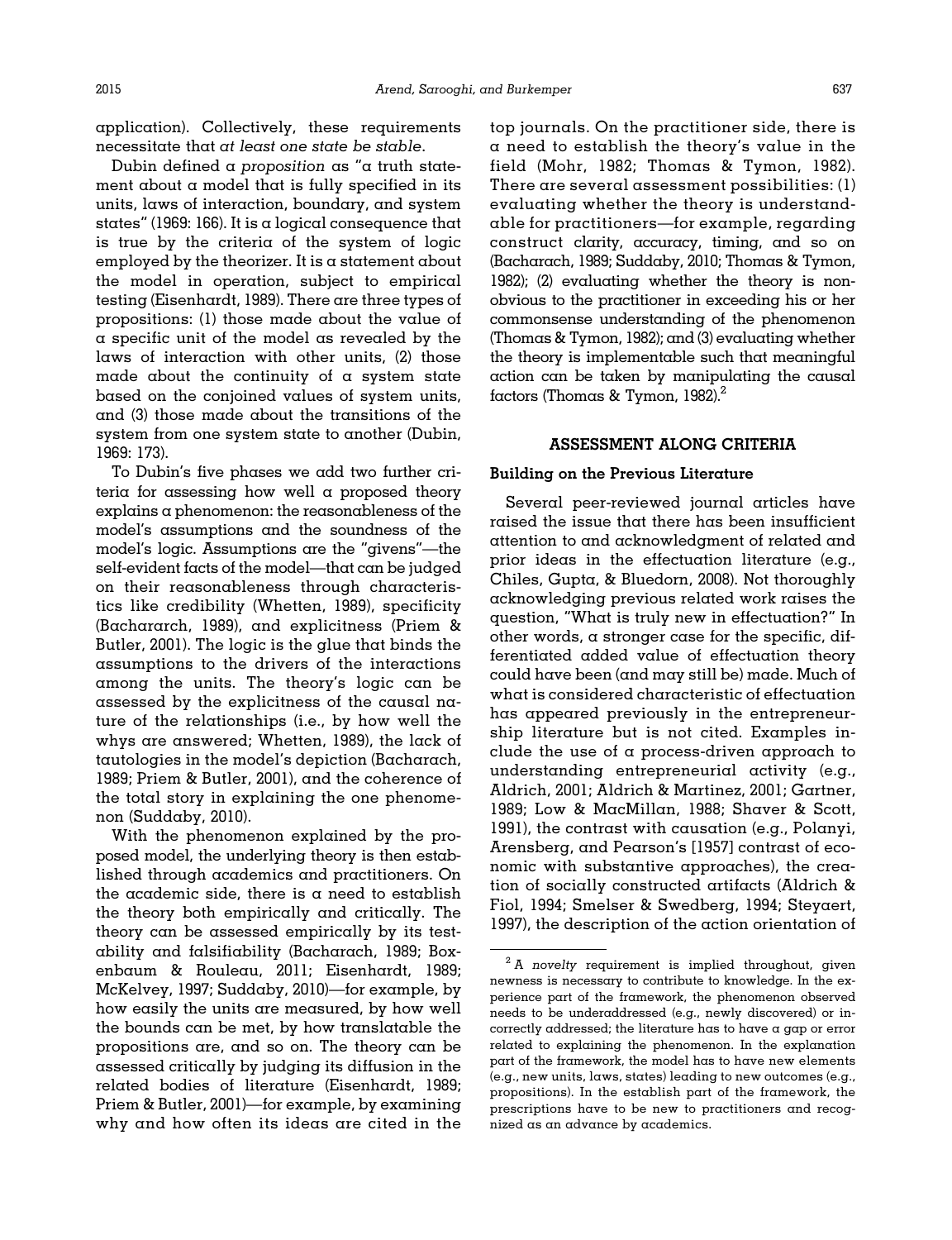entrepreneurs (e.g., [Lachmann, 1986](#page-20-0); [Polanyi, 2001;](#page-20-0) [Shackle, 1955\)](#page-21-0), and the creative behavior of the entrepreneur (e.g., [Lachmann, 1986\)](#page-20-0). Precursors to the defining dimensions of effectuation also exist, such as available means as being prior knowledge (e.g., [Shane, 2000](#page-21-0)) and social networks ([Uzzi,](#page-21-0) [1997](#page-21-0)), the prescription to leverage surprise (e.g., [Manis](#page-20-0) [& Meltzer, 1994](#page-20-0); [Spinosa, Flores,](#page-21-0) [& Dreyfus,](#page-21-0) [1997](#page-21-0)) in emergent [\(Mintzberg, 1978](#page-20-0)) or nonpredictive strategies ([Lachmann, 1976](#page-20-0)), the consideration of affordable loss (e.g., [Argote, 1999;](#page-18-0) [Shackle, 1966; Sitkin, 1992\)](#page-21-0), and the prescription to leverage partnerships (e.g., as in structuration [\[Giddens, 1979, 1982\]](#page-19-0) or exploration [\[Spinosa,](#page-21-0) [Flores, Dreyfus, Fernando, & Dreyfus, 1999\]](#page-21-0)). And similar descriptions of observed entrepreneurial processes existed prior to effectuation, including bricolage (e.g., [Hull, 1991; Lanzara, 1998](#page-20-0); [Levi-](#page-20-0)[Strauss, 1966\)](#page-20-0), improvisation (e.g., [Miner, Bassoff,](#page-20-0) & [Moorman, 2001\)](#page-20-0), and experimentation in the face of a context dominated by random events, aka contingencies ([Block](#page-19-0) [& MacMillan, 1985;](#page-19-0) [Woo,](#page-21-0) [Daellenbach, & Nicholls-Nixon, 1994\)](#page-21-0). In that vein, experimentation is described as "groping along" [\(Dimov, 2010](#page-19-0)) through low-cost and contingencyleveraging actions meant to reduce uncertainty [\(Sull, 2004\)](#page-21-0)—again, consistent with much of what effectuation describes.<sup>3</sup>

Besides the lack of building on previous work that introduced the main ideas in the proposed theory, there is the lack of acknowledging previous work that disconfirms effectual ideas. For example, there is empirical work showing several benefits of a causal-planning approach in new venture creation [\(Dimov, 2010\)](#page-19-0)—benefits that are intellectual (e.g., providing better choices and preparation for contingencies), volitional (e.g., providing better focus, persistence, and readiness), and also practical (e.g., providing access to funds). Such work also reveals that planning increases the persistence and survival of nascent firms (e.g., [Delmar](#page-19-0) & [Shane, 2003](#page-19-0)). And, in more general applications, work like [Campbell](#page-19-0)'s (1988) supports the use of planning in contexts of complexity and

uncertainty, which appear to be those that effectuation targets. Additionally, empirical evidence exists that new ventures almost always begin with a goal or vision, implying an initially rationalcausal outlook [\(Baum, Locke, & Kirkpatrick, 1998;](#page-19-0) [Shane](#page-21-0) [& Venkataraman, 2000\)](#page-21-0)—an outlook that seems to contradict what was observed (and then prescribed) in the effectual approach.

#### Building on Valid Observation

Scholars have noted several deficiencies in the inductive research on which effectuation theory is based. [Fischer and Reuber \(2011](#page-19-0): 15) commented that in prior effectuation research scholars have identified only one variable for justifying the use of the effectuation process—expertise—and that the theory is based on only hypothetical start-ups (not actual field work with real ventures). [Baron \(2009\)](#page-19-0) critiqued the empirical analysis in effectuation (e.g., in [Dew et al.](#page-19-0)'s [2009] study contrasting the use of effectual logic of expert entrepreneurs and novice MBA students), commenting that such studies lack credibility because many real alternative explanations for why expert entrepreneurs think differently (e.g., age, selection, life history, experience, education) are not considered, and because there is a lack of proof that expert entrepreneurs can even exist, given that expertise requires "deliberate practice"—something as yet to be evidenced in the effectuation literature. The labbased, think-aloud protocol that centered on simulation of  $\alpha$  set of decisions facing  $\alpha$  hypothetical start-up manager, while useful in generating data, appears to have violated the Heisenberg Uncertainty Principle for observing real processes because it directed them [\(Van de Ven](#page-21-0) [& Huber,](#page-21-0) [1990](#page-21-0)). The choice of the definition for the expert entrepreneur produced a sample that skewed older, more male, and more educated than the usual entrepreneur profile, which may call into question what drove success and whether the theory should have used alternative sampling [\(Skeat & Perry, 2008\)](#page-21-0), for example, across levels of expertise. The final original sample was twentyseven valid responses of a ninety-minute simulation experience and a thirty-minute post interview, with triangulation about past real successes and background gathered from public sources. This left fifteen original possible participants unused, which seems to have violated the inductive theorybuilding suggestion that a substantial body of observations should be the basis [\(Locke, 2007\)](#page-20-0). The

 $3$  Other aspects of effectuation are potentially questionable in their originality. For example, scholars considered the idea of learning through experience, especially from a failure of the firm, before 2001. Learning that takes place within an entrepreneurial context is experiential in nature (e.g., [Collins](#page-19-0) [& Moore, 1970](#page-19-0); [Deakins & Freel, 1998](#page-19-0); [Reuber](#page-20-0) & [Fischer, 1999](#page-20-0); [Sullivan, 2000\)](#page-21-0), where failures provide entrepreneurs an opportunity to discover uncertainties that were previously unpredictable [\(McGrath, 1999](#page-20-0); [Sitkin, 1992](#page-21-0)).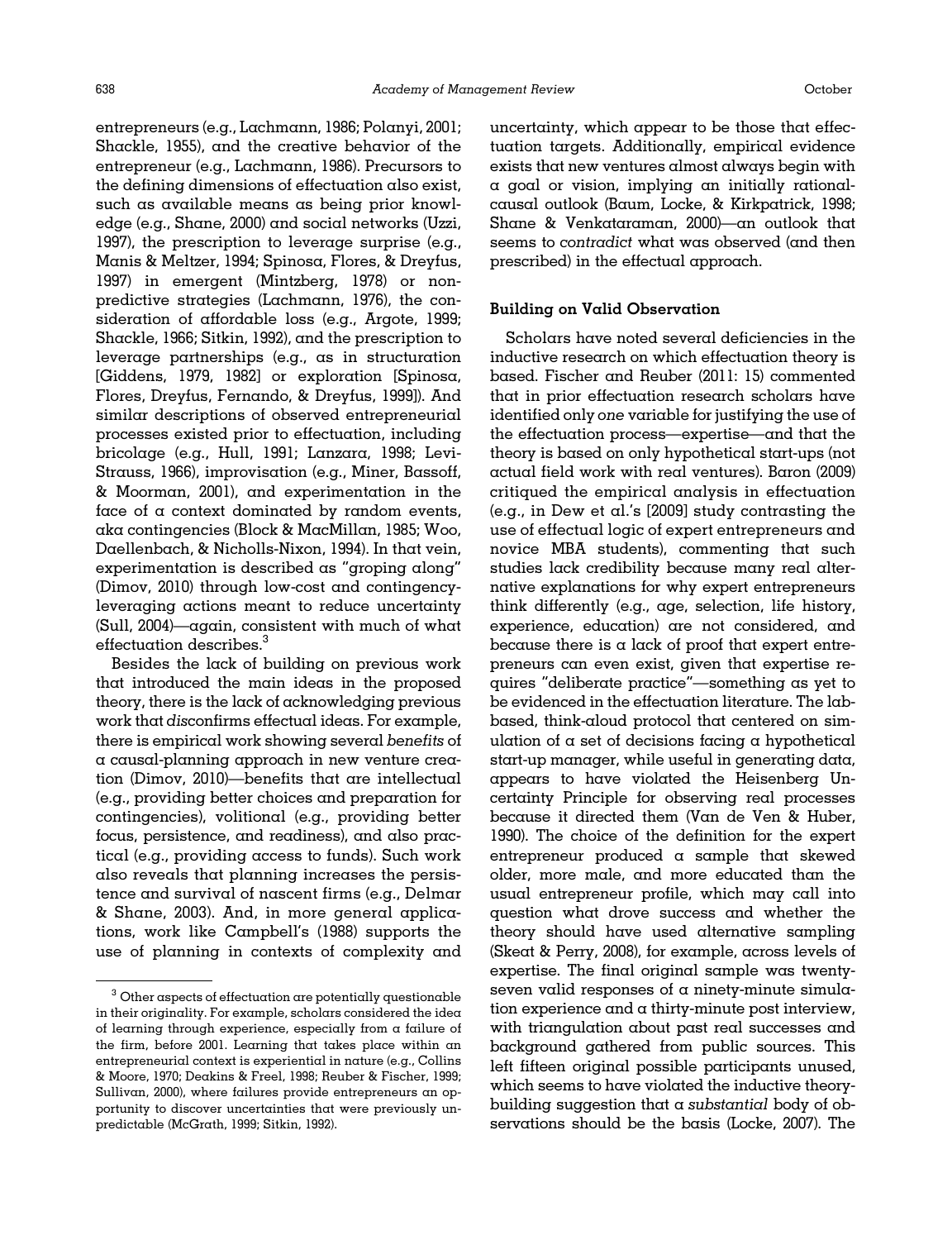description of effectuation as a process emerging from induction appears at odds with what is commonly considered inductive research on processes, since it seems to deny the logic of the human process where participants make sense of the world and proactively plan—contrasted with effectuation's unpredictable future where planning is not done—and enact narratives that are consistent with expectations and values—contrasted with effectuation's denial of preexisting goals, aspirations, or values ([Pentland, 1999\)](#page-20-0).

On the positive side, the validity of the basis of effectuation is bolstered by Sarasvathy's use of multiple raters, both quantitative and qualitative data and analyses, and the use of answers to one simulation problem's questions to generate initial hypotheses tested against another's.

#### The Units of Effectuation Theory

Effectuation theory appears to be missing several units—it lacks comprehensiveness. For example, contextual competition and other important industry forces (e.g., substitutes) are absent. Rivalry is underspecified, and this is problematic because venture success depends on the strength of competitive forces. One reason for this underspecification is that in uncertain contexts rivals are, by definition, hard to identify because all of the market factors are ill defined, but that alone is not a sufficient justification for overlooking the negative effects of competition altogether. Even in uncertain contexts, the only reason an entrepreneur can exist is because his or her offerings outshine those of rivals (and substitutes). Failure to include the influence of competitive forces in  $\alpha$  theory that claims to explain new market artifacts like successful new firms and successful new products raises doubts about the validity of the model.

On the positive side, in terms of parsimony, the model does not appear to have extra or overly  $redundant$  units, which is a positive for teaching and testing it.

#### The Laws of Effectuation Theory

The effectuation model describes all of the interactions among units in its laws; however, these descriptions are of the how, rather than explanations of the why of those interactions. Additionally, and somewhat consequentially, there is often a lack of directionality to the laws of interaction given. For example, although one could argue that "greater available means" should increase an entrepreneur's chances of success, one could also argue the exact opposite that greater available means reduce any induced creativity and related success. One could even argue a nonlinear effect, where effectuation no longer applies when sufficient means are present. That ambiguity in the relationships of the interactions is problematic (e.g., since it makes testing the model overly demanding).<sup>4</sup> When the directionality is clearer, it appears driven by description rather than by explanation (e.g., by identifying an underlying driver). The few directional interactions in effectuation research that exist usually are implicitly assumed in the model. This can be seen in the assumption that iterating the process is likely to produce learning and success. It would be better if the theory simply stated that selection and learning processes underlie that interaction [\(Pentland,](#page-20-0) [1999](#page-20-0)).

#### The Boundaries of Effectuation Theory

Although the literature provides several boundaries of effectuation—from ambiguity to resource constraints to  $\alpha$  mix of Knightian uncertainty with goal ambiguity and isotropy—it appears that the context of effectuation lies between two extreme benchmarks, one being certainty (with full information) and the other being the opposite context of true ambiguity, characterized by the nonexistence of predictability, control, and any form of resource superiority. Effectuation's context involves uncertainty, but not true ambiguity or true predictability. Because the theory lacks an exact specification of what that context entails, relevance to the practitioner is severely reduced. And whether the resource restriction is partly  $\alpha$  function of the uncertainty in the environment is unclear ( $\alpha s$  is the reason for why having greater resources would not

<sup>4</sup> Other issues of nonlinearity in the laws include (1) the lack of specification of minimum levels of units for the relationships to occur (e.g., it is likely that there is a need for sufficient structure in order to effectuate or improvise effectively so as to capture opportunities; [Davis, Eisenhardt,](#page-19-0) & [Bingham, 2009\)](#page-19-0) and (2) the lack of specification of the moderators that are involved in determining how well the effectual process performs (e.g., as with improvisation being not inherently good or bad but, instead, dependent upon local conditions; [Hmieleski](#page-20-0) & [Corbett, 2008](#page-20-0)).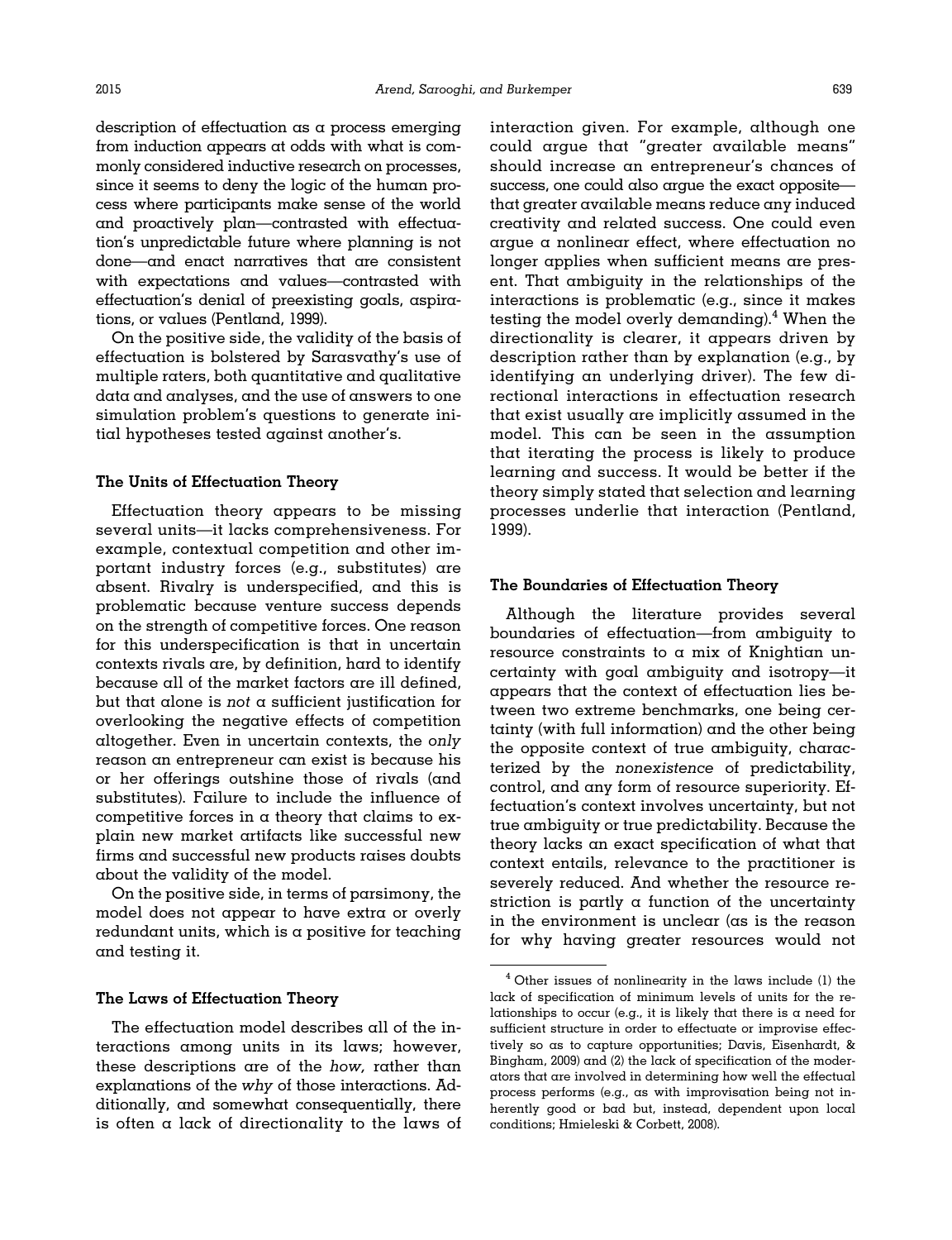otherwise be useful under such conditions). The most significant problem with the underspecification of boundary conditions is that there is no precise competitive landscape (complete with dependent variable specification) from which to compare alternative processes to determine which is best under which conditions; without this, there is no reason for a practitioner to use an effectual process rather than a different process.<sup>5</sup>

#### The System States of Effectuation Theory

Effectuation theory has no stable system states; its process is dynamic and occurs within uncertain and changing conditions. This calls into question the objectivity of any measured unit values, the persistence of any such measures, and the idea that any states could be proven distinct in what appears an ambiguous process. In other words, effectuation theory, as it now stands, does not appear to meet this criterion for theory building.

#### The Propositions of Effectuation Theory

The majority of the propositions in the effectuation literature are not of the required three types; most contrast outcomes expected when applying the effectuation process versus the causal process (e.g., [Sarasvathy, 2001\)](#page-20-0), or they contrast how entrepreneurs self-report their decision making relative to manager peers in terms of the units of effectual theory (e.g., [Read et al.,](#page-20-0) [2009\)](#page-20-0). Because effectuation theory does not describe any system states, it has been difficult to identify "traditional" propositions (with two types—2 and 3—being automatically ruled out). It is additionally difficult to identify propositions of type 1 given the lack of articulated directionality of the interactions among the units in the effectuation literature to date. The propositions that are possible to state either are implicit yet underexplained in the effectuation literature or are already proven in separate but related theories. For example, in independent work drawing on effectuation theory, a hypothesis, such as one relating the use of trial and error in new product development to success in major innovations ([Coviello & Joseph, 2012](#page-19-0)), seems supportable by the experiential-experimental research that predates effectuation.

# The Reasonableness of Assumptions in Effectuation Theory

There are several assumptions in effectuation theory that we believe are questionable. We describe below the issues related to six of these major assumptions of the model:

1. There exists an unjustified optimism assumed in the abilities of the effectual entrepreneur to "build several different types of firms in completely disparate industries" ([Sarasvathy, 2001](#page-20-0): 247); "change his or her goals and even to shape and construct them over time, making use of contingencies as they arise" (2001: 247); pursue an aspiration and visualize "a set of actions for transforming the original idea into  $\alpha$  firm—not into the particular predetermined or optimal firm" (2001: 249); proceed "without any certainties about the existence of a market or a demand curve, let alone a market for his or her product" (2001: 249); be certain of his or her three endowments that he/she can exploit as "who they are, what they know, and whom they know" (2001: 250); and proceed with "only some means or tools" that exist at that point in time (2001: 251). We believe that such abilities directly contradict the real cognitive limitations of the focal individuals involved.

First, the mental flexibility of entrepreneurs asserted in effectuation seems to be at odds with the many biases (e.g., overconfidence) and heuristics (e.g., representativeness) attributed to entrepreneurs that instead indicate a certain level of mental stubbornness [\(Busenitz & Barney, 1997](#page-19-0)). Second, the implied certainty and accuracy of their assessments of their own personal resources—their traits, knowledge corridors, and social networks (which are resources characterized in the originating piece as having significant plasticity)—seem unjustified. Entrepreneurs are often considered self-delusional ([De Meza](#page-19-0) & [Southey, 1996](#page-19-0); [Hmieleski & Baron, 2009;](#page-20-0) [Simon, Houghton, &](#page-21-0) [Aquino, 2000\)](#page-21-0) in their confidence over the quality of their abilities, the quality of their data, and the quality of their networks (e.g., [Busenitz & Barney, 1997](#page-19-0)). Such delusions often lead to ill-advised entry decisions, underestimation of rival responses, and underinvestment in venture assets (e.g., [Hayward, Shepherd,](#page-20-0) & [Griffin,](#page-20-0)

<sup>5</sup> One example of the possible landscape boundary conditions that affect the best choice of action is provided in [Hmieleski and Corbett](#page-20-0)'s (2006) piece, where boundaries defined by levels of information, resources, time, and experience indicate when to use trial and error versus planning versus heuristics versus improvisation to realize the best effect.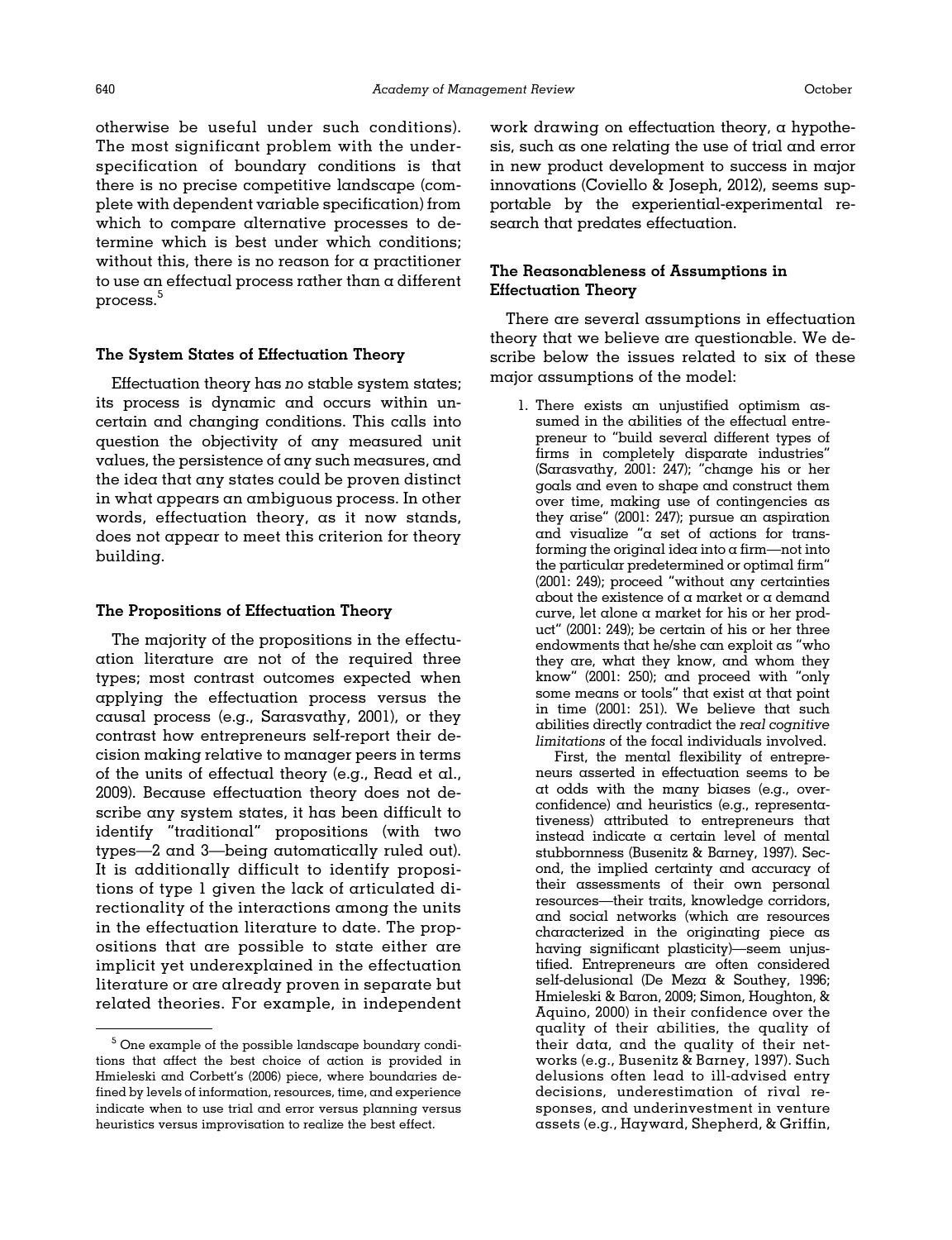[2006; Lowe](#page-20-0) [& Ziedonis, 2006; Moore, Oesch,](#page-20-0) & [Zietsma, 2007\)](#page-20-0), the last being evidence that, even with limited means, entrepreneurs often do not acknowledge how limited their means truly are. So the idea that entrepreneurs choose the optimal effects based on their means is unlikely to be true (given optimality would require accurate knowledge of means, losses, and so on), and, if false, then the logic of the system breaks down. Third, it seems doubtful whether entrepreneurs can calculate what is questionably expected to be calculable in an effectual process, such as in the experimentation approach based on a predetermined level of affordable loss or acceptable risk ([Sarasvathy, 2001:](#page-20-0) 250), which would be difficult in a context of an unpredictable future, since one cannot calculate risk in an essentially ambiguous context (i.e., because states of the future world would be unknown). For example, while one could limit the size of an initial investment, one would not be able to control downside liability in an ambiguous future (e.g., like the size of the downside in a product liability lawsuit or negligence lawsuit involving punitive rewards). So, again, if the decision rules cannot necessarily be followed as stated, either the system breaks down or alternative rules need to be considered.

2. One defining characteristic of effectuation is that nonpredictive control is not only possible but advantageous. However, the assumption that the effectual context entails control without prediction [\(Sarasvathy, 2001:](#page-20-0) 251) appears tenuous. Having control necessarily implies being able to predict the outcomes of the initiated actions that are under control (e.g., one would not say a driver has control over a car if that driver is not constantly and accurately predicting where it is going). Essentially, in the real world, control requires prediction; to control an outcome requires the knowledge of how an input affects an output, where that knowledge is predictive. $6$  If effectuation instead is trying to describe "local" predictability, where the locality is defined by the immediate outcomes from the use of available means, then that is what should have been stated in the theory.

- 3. Another defining assumption of effectuation is means-driven action; however, it appears needlessly restrictive, if not inaccurate. It restricts the entrepreneur's options for paths forward to those based on only immediately available resources. There is no reason for not attempting to gain access to greater means prior to committing to action per se. Besides the unjustified restriction issue, there is a question of whether human decisions can ever be made without some influence of goals. Even in the original study that spawned effectuation (described in [Sarasvathy, 2008:](#page-20-0) 321), the first line quoted from the example protocol is both predictive and goal oriented regarding the expected success of the hypothetical firm. It is improbable that pure means-driven decisions exist; there is no proof provided in the effectuation literature (or related studies) that entrepreneurs are not actually influenced, subconsciously or otherwise, by goals.
- 4. Yet another defining assumption of effectuation is the use of the affordable loss heuristic where the expert entrepreneur chooses actions that entail minimizing possible losses to him/herself based on a psychological estimate of the commitment of means in terms of the worst-case scenario of a total loss ([Sarasvathy, 2008:](#page-20-0) 81). Mitigating downsides in volatile environments is not  $\alpha$  new approach; it is the logic of options, and one reason for the staging of investments by venture capitalists. That said, options leverage the upside volatility; effectuation does not consider this upside explicitly in the decision-making calculus. In fact, effectuation does not seem to consider other possible aspects of options thinking (e.g., timing, exercise pricing, nesting, and so on) that could be quite a valuable and possibly a more realistic description of the way expert entrepreneurs would think. As such, it appears that the current modeling of this decision making in effectuation is needlessly oversimplified.
- 5. Effectuation lacks a core part of what entrepreneuring traditionally has been defined by—the creation of new value (e.g., as often stated in terms of what constitutes an opportunity in the entrepreneurship literature [see, for example, [Shane & Venkataraman,](#page-21-0) [2000](#page-21-0)]). There is no explicit explanation for why new value is created in the effectuation literature; it is simply assumed. Traditionally, value creation arises from innovation, from arbitrage, from responding first to new market needs, from addressing unmet gaps within existing markets, and from improved offerings made to underserved segments ([Barringer & Ireland, 2009](#page-19-0)). However, explorations of such avenues of value creation are missing from effectuation

 $6$  We question the logic of nonpredictive control. The origin of this logic appears to come from the observation that the expert entrepreneurs refused to trust predictions and instead planned to confirm through direct experience certain market conditions (e.g., demand) by devising hypotheses and then testing them through action ([Sarasvathy, 2008](#page-20-0): 92). Such thoughts aloud, however, do not themselves reject all prediction because, for example, experiments are tests of prediction.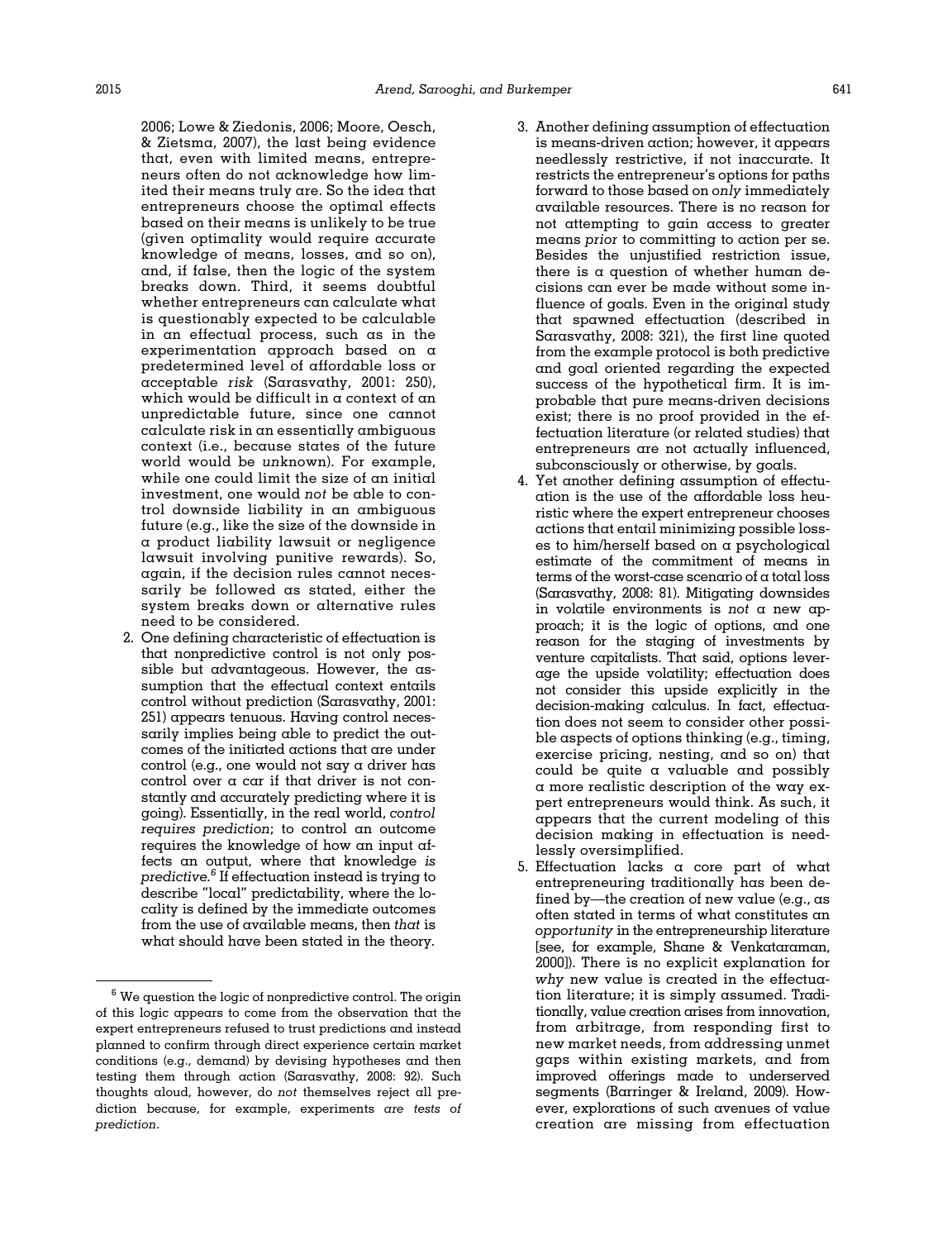theory; instead, there appears to be an implicit assumption that any offering arising from the imagination of the entrepreneur in an uncertain environment will produce consumer value in excess of production costs. Assuming this rather than explaining this is inadequate for a new proposed theory of entrepreneurship.

6. Artifact "success"—assumed as an outcome of effectuation—requires an explanation of the implied sustainability. The only way that entrepreneurial activity can sustain is if it produces an offering with some defendable advantage over existing offerings, which means an activity that entails a differentiated product or a cost advantage, or both ([Porter, 1980\)](#page-20-0). The analysis of even short-term barriers to imitation (and barriers to opportunism by partners) is currently missing from effectuation theory. The model's validity is put into question when it fails to consider real-world threats posed by the hazards in fragile unbalanced alliances and the reactions of other industry forces when  $\alpha$  new market is created [\(Porter,](#page-20-0) [1980\)](#page-20-0).

#### The Logic in Effectuation Theory

The first assessment of  $\alpha$  proposed theory's logic is whether it is able to explain causal relationships. The causality in effectuation theory is not explicit. The identification of underlying drivers is lacking. This appears to put effectuation into the category of a purely instrumentalist theory where connections among units are described but not explained, which makes it not a theory [\(Lawrence, 1997](#page-20-0)).

The second assessment of theoretical logic is whether any tautologies exist. A significant tautology appears at the core of the effectuation process. It is a tautology by syllogism: the specific context of effectuation implies particular rational responses that are embodied in specific units of effectuation theory; thus, the context implies the depicted behavior, giving no possibility of falsification. The context of effectuation is an uncertain environment. The only rational approaches to dealing with ambiguities involve gathering new information (e.g., through experimentation and networking) and being flexible in responding to new information. This is codified within effectuation in the logic of control, the focus on cooperation, and the capability for leveraging contingencies. The context of effectuation also involves resource scarcity. The only rational approaches to dealing with resource scarcity are the preservation and extension of existing means and the gathering of new means. This is codified in affordable loss-based decisions, imagination, and precommitments.

The third assessment of  $\alpha$  theory's logic is whether it presents  $\alpha$  coherent model. Effectuation is described as an internally consistent set of ideas that forms a clear basis for action [\(Sarasvathy,](#page-20-0) [2008](#page-20-0): 17). In the original article [Sarasvathy \(2001\)](#page-20-0) considers effectuation  $\alpha$  single construct made up of several processes.<sup>7</sup> However, the construct appears to be an amalgam instead—a composite of several different cognitive processes and behaviors (e.g., [Perry et al., 2012\)](#page-20-0). Instead of simply focusing on a specific approach—like experimentation—the theory also includes personal resources (e.g., available means), personal capabilities (e.g., imagination), strategic focus (i.e., on cooperation over competition), decision-making heuristics (e.g., affordable loss), and even a certain level of (personal) aspirational flexibility as part of its proposed single construct.

#### The Empirical Testability of Effectuation Theory

Effectuation theory is difficult to test as a standalone conceptualization. It is expectedly problematic to test the "effectuation construct" through the usual method for gathering  $\alpha$  large sample: a survey [\(Chandler et al., 2011\)](#page-19-0). Respondents are unlikely to comprehend the subtleties involved (e.g., regarding the differences between an uncertain and an unpredictable future). Few respondents will have been involved in the creation of new markets to make a definitional dimension like "creating new markets through alliances" applicable. While it may be relatively simple to test whether experienced entrepreneurs differ from managers in their self-reported decisionmaking techniques, some of which may be

 $^7$  [Sarasvathy \(2001](#page-20-0): 251) applied the single construct label to her [Table 1,](#page-5-0) and researchers such as [Chandler et al. \(2011\)](#page-19-0) tested effectuation as a single construct. Effectuation is illustrated as one overall construct in the stories provided (e.g., U-Haul) and is used as a single umbrella term—even as a verb and a person type—in propositions in Sarasvathy's original article. In testing, there is no support for the unitary construct assumption; for example, [Chandler et al. \(2011\)](#page-19-0) found that, using five characteristic constructs (covering multiple items each), the best fit models entailed at least two factors. This is not a surprising result in light of related constructs like improvisation, where three dimensions are involved [\(Hmieleski](#page-20-0) [& Corbett, 2006\)](#page-20-0).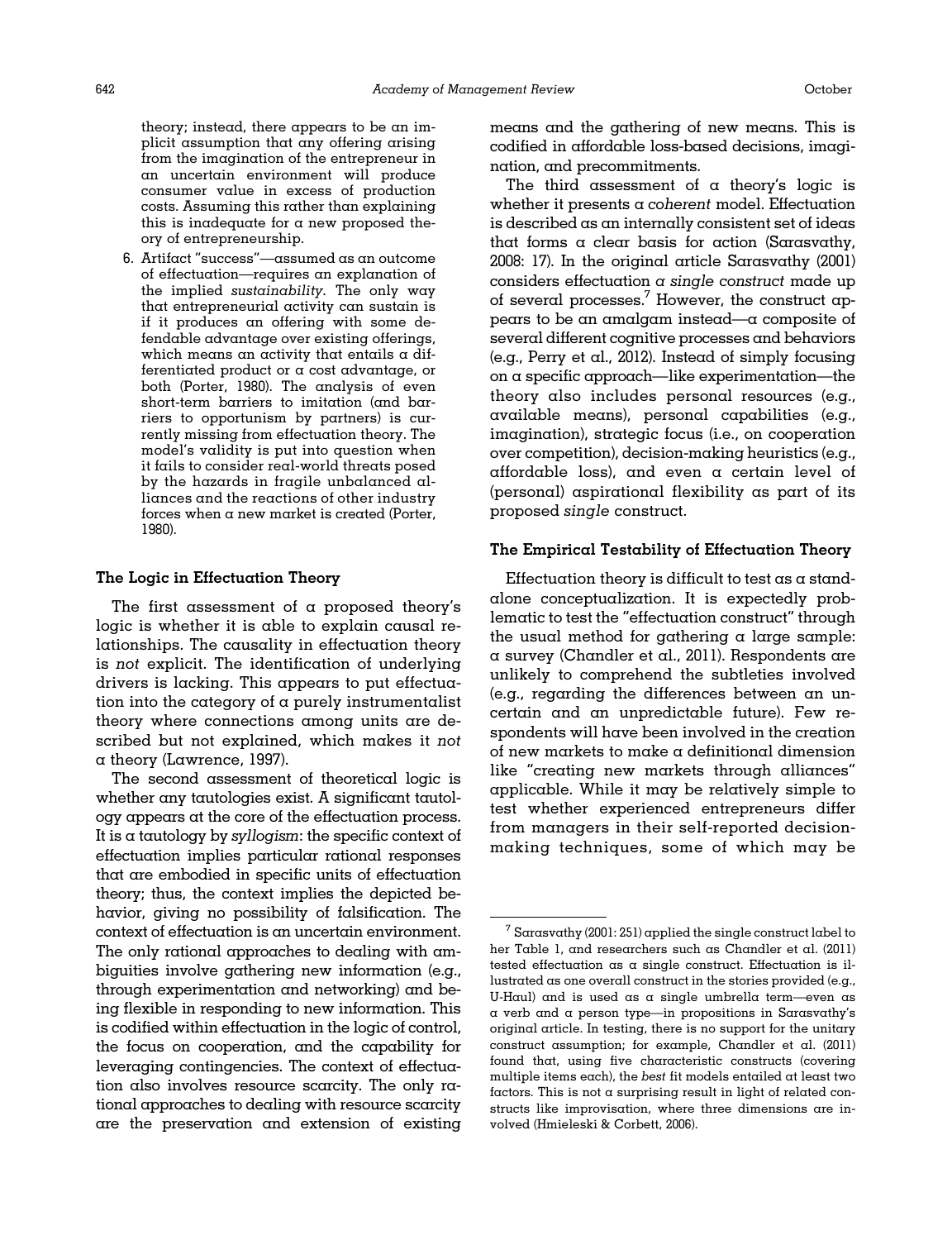What makes a more specific testing of effectuation difficult is controlling for the unique environments (e.g., regarding uncertainty, goal ambiguity, and environmental isotropy; [Sarasvathy, 2008](#page-20-0)) while also describing the most meaningful dependent variable, because the literature remains unclear on what type of ex post success can be attributed to effectual logic (e.g., artifact creation? minimized costs of failure? personal entrepreneurial success?). Difficulty also arises in testing the theory through multiple cases where patterns could be "matched" with those proposed because of the need to ex ante identify the expert entrepreneurs to whom the proposed processes are supposed to apply.

#### Diffusion in the Literature of Effectuation Theory

There have been many papers written on, and hundreds of citations referring to, effectuation. However, diffusion appears to be limited in the sense that many of these papers are cowritten by a small common set of authors, and there is substantial repetition of the theoretical content across those papers.<sup>8</sup>

Another way of assessing diffusion of the proposed theory is to measure its impact in terms of how it has been published in the top general business journals. We drew upon the University of Texas at Dallas (UTD) list of such journals and considered how effectuation is cited and used in independently authored articles. $9$  There are nine articles that cut across five journals and the

years 2003 to 2012. With one exception—Coviello and Joseph's 2012 Journal of Marketing piece the authors of these articles only used the effectuation idea (and its main sources) as convenient cites for the general ideas of opportunity and market creation, the think-aloud protocol, alternative decision-making approaches under uncertainty, and as a contrast to causation. There is no substantive use (e.g., testing or development) of effectual logic in eight of the nine pieces. In the [Coviello and Joseph \(2012\)](#page-19-0) article, there is an extension of the ideas to new product development; however, this is for firms that were not new ventures, with a focus on managers rather than entrepreneurs, and involved determining what type of capabilities correlated with marketing innovation success (where one type was considered effectual). In sum, we do not find strong evidence of a meaningful impact of effectuation on the thinking of the wider field in terms of its diffusion to top business journals.

#### The Practitioner Value of Effectuation Theory

As alluded to above regarding the surveybased testing of effectuation, the jargon of the theory does not always transfer well to practical understanding—for example, in the language of an isotropic environment, nonpredictive control, and so on. Practitioner value can also be assessed by the nonobviousness of the theory's prescriptions. If this theory truly captures the pattern of behaviors of more expert entrepreneurs, then, by definition, it is obvious to at least those entrepreneurs. If the context, by syllogism, implies certain known responses (some of which are summarized in the effectual units)—as we suggested above—then, again, major portions of the theory are obvious. That said, the prescription to "not plan," to consider "means over goals" when making decisions, and to "ignore competition" are all counterintuitive. However, some of these prescriptions are dangerous to most entrepreneurs (e.g., to those who do not face ambiguous contexts); for example, common sources of resource support (e.g., financing) will not be available without some form of written plan from the entrepreneur.

Implementability is another means to assess practitioner value—for example, can practitioners use the theory by manipulating the independent variables to achieve desired outcomes? The answer to this question is also predicated on several

 $^8$  A table of Financial Times forty-five listed journal articles is available from the authors on request that provides citation information and summarizes [Sarasvathy](#page-20-0)'s (2001) article's contribution to the effectuation literature from 2001 to 2012. Over half of the papers involve repeat authors, and almost all of the papers apply the ideas of the original version of the theory rather than suggesting changes to that version. <sup>9</sup> We restricted ourselves to the UTD list and the electronic

database search on keywords in the text (e.g., of "effectu\*" or "Sarasvathy"). We eliminated all papers with Sarasvathy as a coauthor, all dialogues and responses, all book reviews, and all notes. This left nine papers ( $\alpha$  summary table is available from the authors on request that provides the quotations from each paper where effectuation is cited); the median number of times effectuation is cited in these papers is once, and these cites refer to related ideas and not effectuation as a theory. We understand that alternative lists and criteria are also viable in such analysis; however, we do not see any change to our conclusions.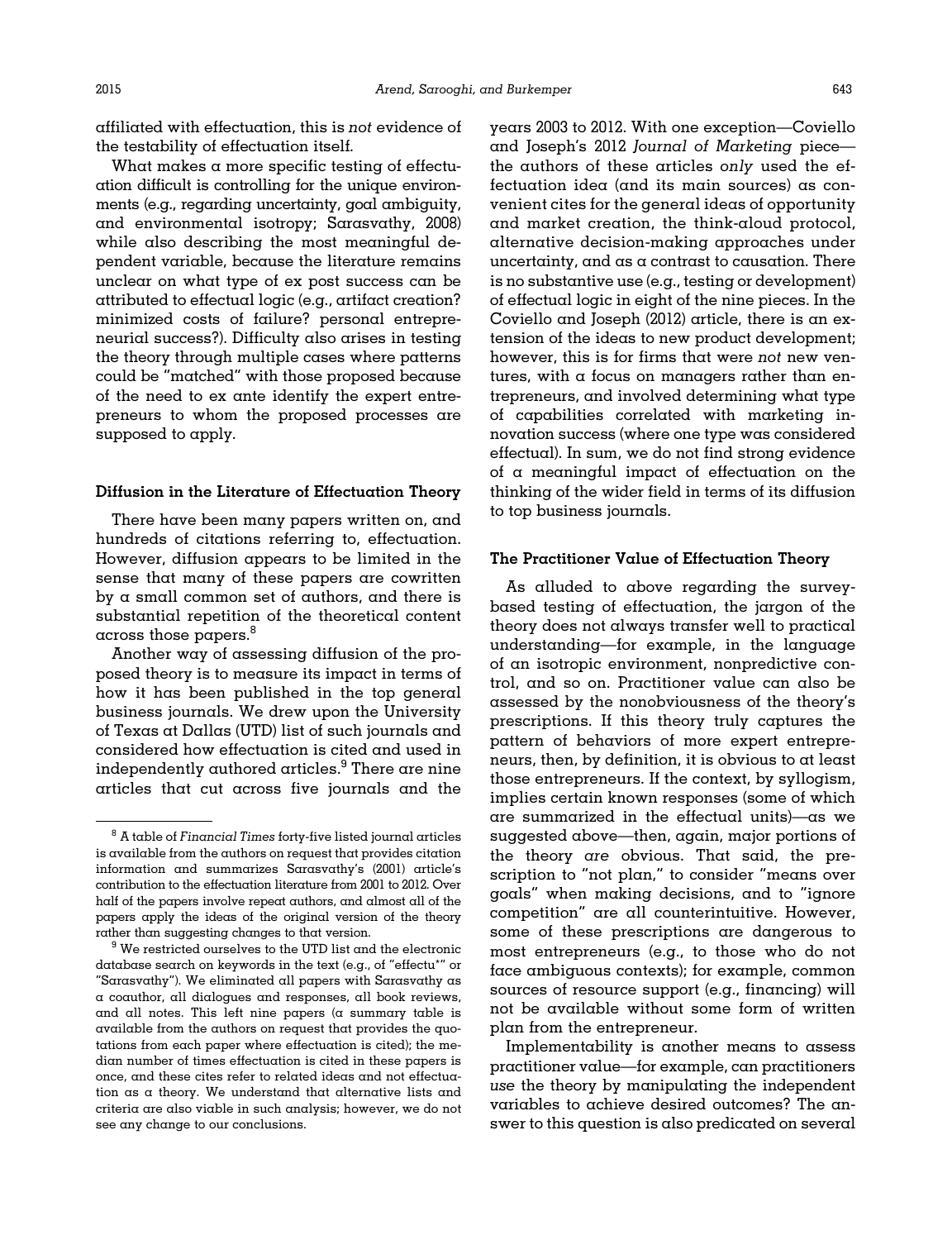conditions. If the directionality of the interactions is underspecified, as we have described above, then such manipulations are difficult, if not impossible, to do.

# DISCUSSION: OVERALL ASSESSMENT AND RESULTING DIRECTIONS

There are several assessment criteria that are met, at least partially, in the evaluation framework, and there are several criteria that are not. So there exists the possibility that effectuation can become a solid theory, but there is substantial work to be done. As it stands, we believe that effectuation is underdeveloped as a new theory of entrepreneurship and so should be used with  $\alpha$  modicum of restraint (e.g., in following its prescriptions). Effectuation is currently quite limited in its scope—in describing only part of the story of entrepreneurial activity (n.b. this is partially a function of the fact that the underdefined area of entrepreneurship remains too broad, spanning multiple disciplines and scales and levels of analysis). That said, because of the uncertain context in which effectuation applies, the specific type of artifact creation at the core of effectuation is interesting—since artifacts emerging from such contexts are more likely to be novel, surprising, and potentially influential on the economy. But even here, if effectuation is to focus on such business artifacts, then there are existing theories and constructs to draw from, like blue ocean strategies ([Kim](#page-20-0) & [Mauborgne,](#page-20-0) [1997, 1999](#page-20-0), [2004\)](#page-20-0) and disruptive innovation ([Bower](#page-19-0) & [Christensen, 1995](#page-19-0)). To provide value as a proposed new theory, there needs to be  $\alpha$  better recognition of what exists in that problem space so that any differentiation can be highlighted and argued as significant.

We now shift our focus from the middle column in [Table 1](#page-5-0) to the two rightmost columns in order to highlight several directions to take to improve effectuation theory and contribute to theory building in entrepreneurship. We outline five different directions that effectuation research should take based on the assessment; the first four are in order of priority (drawing directly from the table, where the "D#" column indicates in bold the primary focus of the numbered direction below, and in italic the secondary coverage) while the fifth represents  $\alpha$  collective "jumping" off point" that recommends a more fundamental shift in approach.

#### Direction #1: Address the "Why"

Without an explanation of causation of the focal outcomes, there is no theory. Effectuation adopts a narrative perspective [\(DiMaggio, 1995\)](#page-19-0), describing a process and initial flow of events; however, it fails to address the causes, necessary timing, probabilities, and effects underlying the process. A main challenge is to move from a basis of this description of what expert entrepreneurs do and how they act under conditions of uncertainty to explaining why the decisions and actions are effective, efficient, and better than alternatives (and possibly also why the decisions are made behaviorally).

Identifying which behavioral fundamentals drive the observed patterns, especially in light of existing behavior-based theories and concepts related to entrepreneurs (e.g., in overconfidence, representativeness, and so on; [Busenitz](#page-19-0) [& Bar](#page-19-0)[ney, 1997\)](#page-19-0), would help justify why the actions described are specific to more expert entrepreneurs.<sup>10</sup> Identifying which behavioral fundamentals drive the observed patterns would also help address the syllogism concern (i.e., where it appears the "what"s and "how"s derive directly from the context). There is a need to move from an arguably tautological connection between conditions and behaviors to a decoupled system. Identifying the underlying causes of the proposed relationships among units would also help to define the boundaries and to construct testable hypotheses (involving variable relationships or process patterns). Extending effectuation in this manner may lead to answers to further research questions involving action-oriented approaches in general, in terms of their benefits, costs, and risks, and involving what coevolution is possible among cocreators in emerging industries.

#### Direction #2: Specify the Landscape

A good business theory is one that leads to a performance improvement (e.g., by identifying optimal theoretical solutions, if not superior practical approaches). A necessary condition for this is specifying the competitive landscape; here

<sup>10</sup> Explaining the why may also unlock the answer as to how the value is created by an entrepreneur in this process, which may then lead to understanding why such value is defendable. Likely, path dependencies, tacit experiencebased knowledge, and luck will all be involved in this recommended line of future research in effectuation.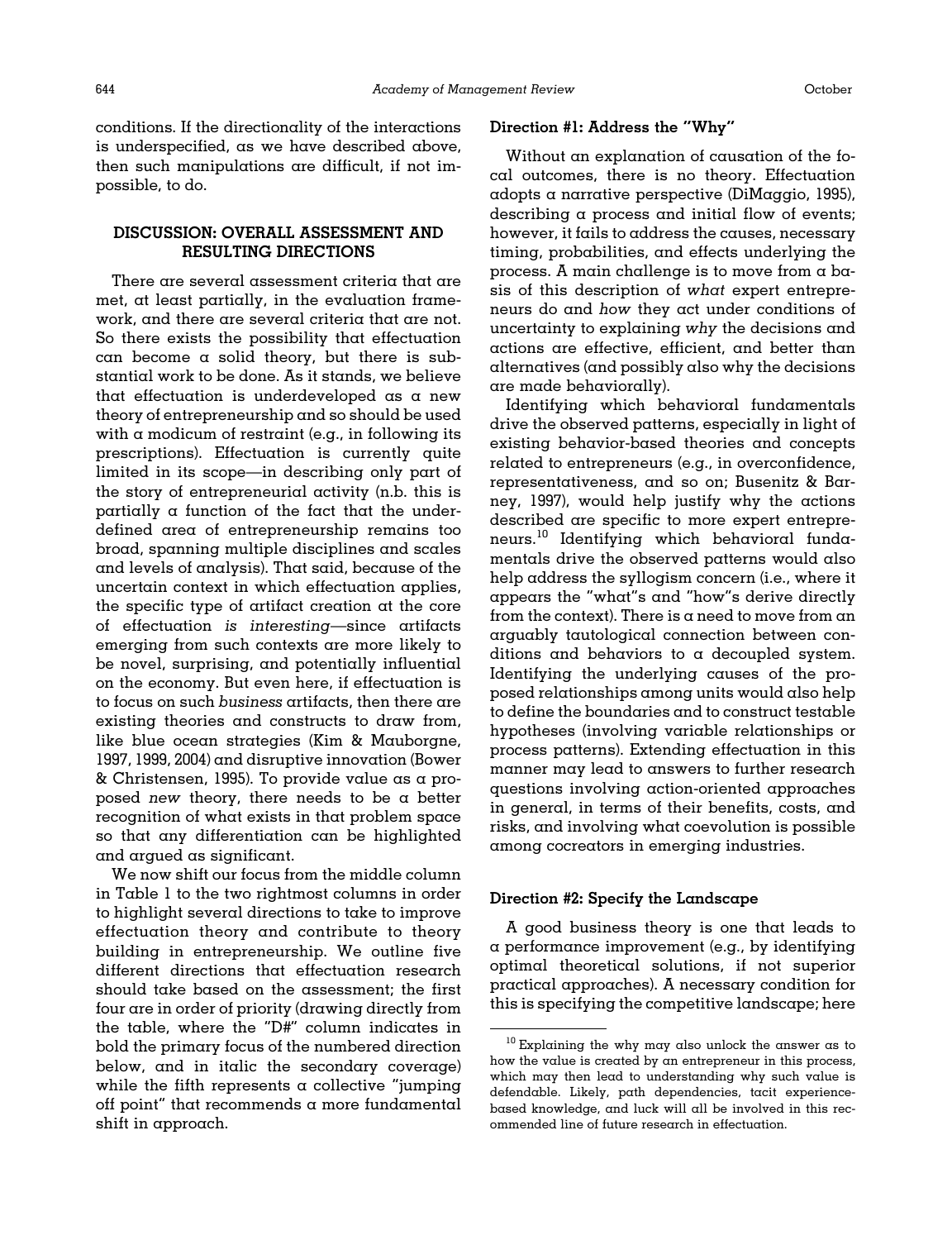an explicit, clear, precise statement of assumptions of the problem space (e.g., of the rules of the game and the means available to the participant), and of the performance measures, must be provided so that a sharp basis for comparison among possible alternative solutions is established. (If no rational alternatives exist, then a tautology has been identified.) If the context is underspecified, then the optimality of the logic in the theory is not proven. At present in the effectuation literature, the exact characteristics of the uncertainties faced by the entrepreneur, the embodiments of the resources, the nature of the contingencies, and the reaction functions of the identifiable parties involved all remain underspecified.

If this theory is supposed to model the internal processes of the entrepreneur and also is supposed to extend beyond what the entrepreneur does with what is exogenously given to him/ her, then it needs to provide more than  $\alpha$  onedimensional presence of external parties that affect outcomes; it needs to delve more deeply into the roles of parties such as cocreators, rivals, institutions, and other whom-the-entrepreneurknows participants. We recommend that effectuation either explicitly model these influences on performance or redefine its boundaries to avoid their effects. Relatedly, we recommend that effectuation focus on providing an explicit explanation for value creation—how the artifacts that effectuators produce are better performance-to-price offerings than substitutes for their customers and how those artifacts are produced at costs sufficiently below prices—which is an explanation that could possibly build on the insightful uncertaintyresolution activities described in the model. $^{11}$ 

It may also be useful for effectuation to include goals explicitly in decision making, specifying their role—no matter how minimal—in the theoretical model, and, if these goals are evolving, then to model that process of goal evolution as well so that the mechanics of the endogeneity can be better understood and applied.

Even if events in the landscape are unpredictable, effectuation can progress by analyzing the

unpredictable ex post, for example, by specifying the general types of shocks that do occur (e.g., typing along the differences of their effects; [Woo et al.,](#page-21-0) [1994\)](#page-21-0) and how the effectual approach does and does not work with such shocks. Effectuation scholars are also challenged to specify the temporal dimension in their landscape, which seems to be similar to that in improvisation—that is, being urgent and of the immediate present ([Smets, Morris,](#page-21-0) [& Greenwood,](#page-21-0) [2012\)](#page-21-0). When effectuation theory provides  $\alpha$  clearer delineation of the resources, information, time, novelty, and other items that entrepreneurs face in their modeled phenomena, then there will exist a fairer way for the field to prescribe best practices [\(Hmieleski & Corbett, 2006](#page-20-0)). Pursuing this direction may help to address research questions involving how to build managerial "tools" drawing on effectuation and how to recognize when to use them and when not to use them.

# Direction #3: Express Interesting Propositions and Prescriptions

Establishing effectuation theory entails predictions—in the form of testable propositions and nonobvious prescriptions—that are attractive to academic and practitioner audiences. For example, testable propositions should identify possible restrictions and modifications when using the effectual approach near its boundaries and how those affect its applicability. Additionally, clearly delineating possible rational alternatives will make tests of optimality meaningful (rather than continuing the interesting but inappropriate testing against causation).

In order to have practitioners reap greater value from effectuation prescriptions, we recommend further work that improves the precision in defining which problems effectuation addresses, where it outperforms alternative approaches, and what its costs, benefits, and risks are under specific conditions. In order to have practitioners use effectuation, we recommend a simplification of the main insights. Where industrial organization has the five forces, and the resource-based view has VRIO, to be powerful in a practical manner, effectuation theory needs to have a simpler, cleaner, and more understandable and coherent set of main factors than it now has. It then needs to explain how potential benefits from adopting this simpler effectual approach outweigh potential costs.

The challenge to effectuation scholars is to move the theory away from tautology by context,

<sup>&</sup>lt;sup>11</sup> One possible source of value creation and potential competitive advantage is alluded to by [Gemmell, Boland, and](#page-19-0) [Kolb \(2012\):](#page-19-0) experiments in which effectuators do provide tacit knowledge, path dependence, and synergies with cocreator partners, where those partners not only validate an effectuator's ideas but also provide social capital (e.g., for resources, recruiting, and more).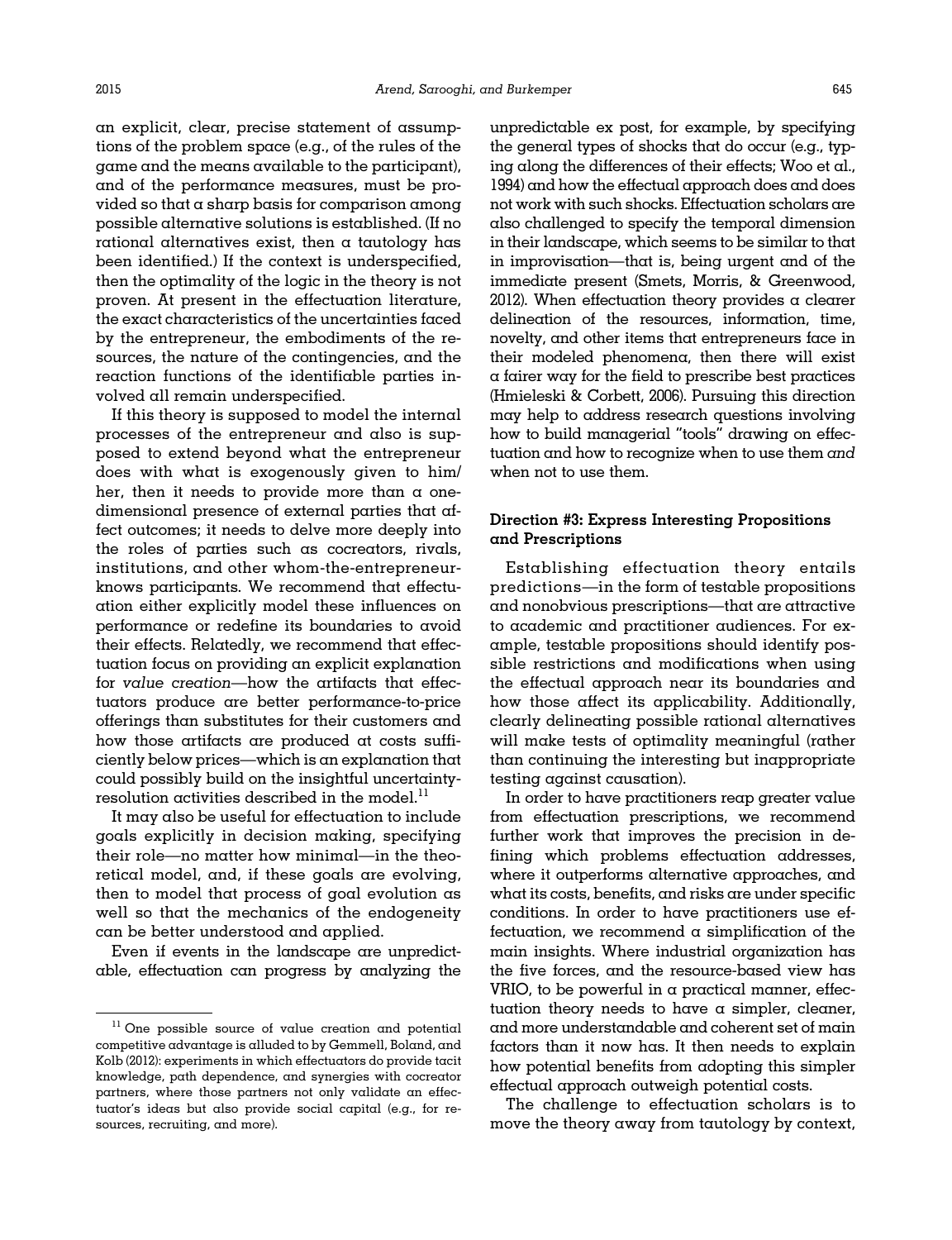because we already know that it is natural to improvise (e.g., effectuate) in unpredictable environments ([Mirvis, 1998\)](#page-20-0). In pursuing this direction, scholars should consider interesting research questions about where such instinctual approaches can and do go wrong, as well as questions about where such instincts emerge, which could be a fruitful nature (genetic) versus nurture (experience, heuristics, imitation) debate to document.

# Direction #4: Build on Previous Work (and Obtain More Data)

The proper way to experience the phenomenon that a theory is supposed to explain is to build on what exists, in the literature and in the field. Given we (and others) have noted some issues with a lack of reference to related, often preexisting concepts that also seek to explain entrepreneurial activity, we recommend more work there. Effectuation scholars are challenged to explain the differentiation of effectuation as a proposed theory of entrepreneurship from previous ideas and from current, alternative proposed theories of entrepreneurial activity (e.g., like bricolage and opportunity creation). This direction not only would move effectuation from a comparison-based logic (i.e., mostly described in contrast to causation) to a stand-alone model but also would clearly highlight its different assumptions, heuristics, mechanics, trade-offs, and outcomes. We recommend more comparison pieces (to complement [Fisher](#page-19-0)'s 2012 paper, for example) so that any potential downsides of effectuation can be better understood (e.g., that it is likely a time-consuming and mistake-prone process like improvisation [[Hatch, 1998](#page-20-0); [Weick, 1998\]](#page-21-0) and that it is likely to lead to learning traps when effectuators get caught in the short-term positive feedback with their exploitative tactics [\[Hughes, Hughes, &](#page-20-0) [Morgan, 2007](#page-20-0)]).

We also recommend more data collection by independent scholars (to complement the hard work done by the past set of scholars), especially focused on field-based observation of the phenomenon, employing standard inductive approaches to process models (e.g., [Langley, 1999\)](#page-20-0). A richer understanding of process steps, necessary sequences, and decision-making rationales may help generate a more comprehensive set of units and identify system states (which are currently lacking). With a better appreciation of previous ideas and a wider set of observations, effectuation scholars should be better able to differentiate their proposed theory by removing overlaps and empirical contradictions. This exercise may lead to new research questions regarding how best to pursue inductive theory building and why overlaps occur in newer fields like entrepreneurship.

# Direction #5: Consider a Radical Refocusing of the Approach

We close with a more radical recommendation for directing future work in effectuation in order to help contribute to theory building in the field. We target an implicit assumption in effectuation theory that we consider possibly the most problematic, as a means to open up a further set of research questions—questions we feel have the potential for gains of substantial insight in the study of entrepreneurial activity. This assumption is that all entrepreneurs can be effectuators (i.e., that anyone can follow the effectual process to success). The premise is that all entrepreneurs "can" but few "do" what effectuation prescribes, with a subsequent loss of artifact creation in the economy. We challenge this. We believe that the correct premise is, in fact, that few entrepreneurs "can" (where most "cannot"), so there is an economic inefficiency actually produced by effectuation where those who cannot try and do when they should not. We see great potential for theory that helps entrepreneurs self-identify when they can and when they cannot, and how to move them from cannot to can. In effectuation, it appears that entrepreneurs who can are those who have the right means, imagination, abilities, aspirations, and cocreator network and have found a sufficiently uncertain and dynamic context to enter. Those who cannot, which we believe are the majority of entrepreneurs in an economy, are the ones who rightly do not follow the effectual process (e.g., [Case, 1989; Cooper, 1985\)](#page-19-0); they are the franchisees, the "compete-preneurs" ([Arend, 2001](#page-18-0)), the lifestyle business owners, the local imitators, the local efficiency improvers, and the local professionals.

We believe effectuation is a set of interesting ideas that can be applied "differently," by pivoting to address the question of how and when to go from cannot to can, and then focusing on the process of moving from can to do that it currently attempts to model through an experiential-based process. Effectuation research must stop sampling on the dependent variable, as it does with its focus on "expert" (i.e., outlier-successful and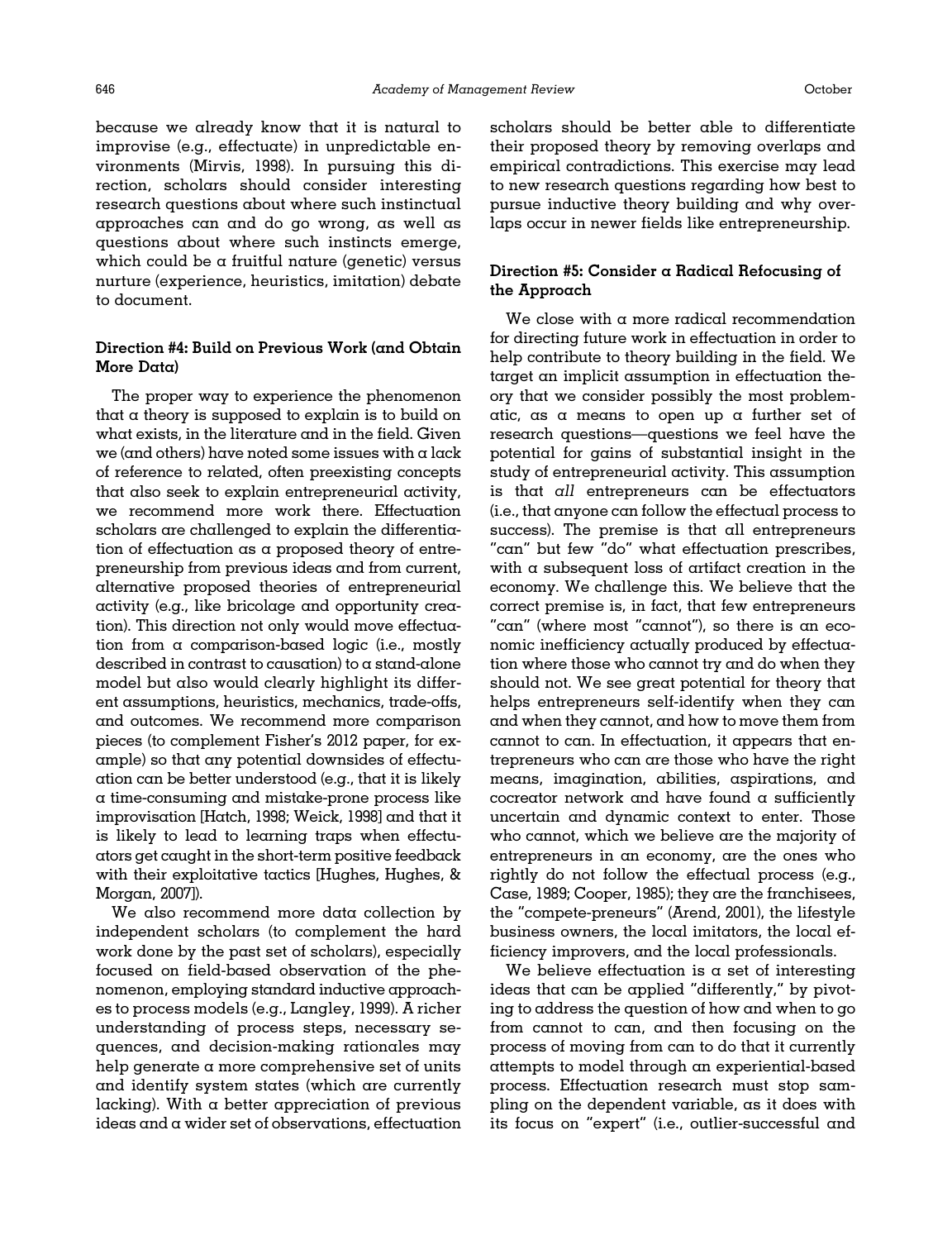experienced) entrepreneurs. Instead, it needs to focus on how and when and by what process these experts did and did not use effectual decision making and when it did and did not work. This may help to better identify not only the boundary conditions for effectuation but also how one enters (and exits) those boundaries (e.g., entering by building up the "whom I know" through different approaches to networking). Identifying how to enter may draw upon learning, absorptive capacity, path dependence, passion, and so on. Identifying the sufficiency of being able to do may draw upon concepts of trust, differentiation, risk and ambiguity tolerance, opportunity cost, and so on. There exist challenges for effectuation researchers in terms of fleshing out who the potential effectuator is and how he or she got there.

While it is useful to list the necessary, sufficient, or beneficial abilities that entrepreneurs should have when confronting an effectual context, it is much more useful to explain how entrepreneurs can gain such abilities and build them up to levels above those of others. And while it is interesting to depict these abilities as given parts of  $\alpha$  larger process, if it is, in fact, these underdefined capabilities that are the necessary drivers of success in that bigger process, then perhaps these should be the focus of the future work on effectuation. There is an urgent need to explain the assumed abilities of "those who do." For example, the effectuation literature does not provide any description of any separate process to become better at exploiting contingencies than other actors in that context. Similarly, there is no explicit procedure (or explanation) for the superior cooperative strategy abilities of the effectuator, which is unfortunate given the challenges that alliance management entails (e.g., given the hazards, selection, spillover, synergies, and so forth that such partnerships and networks would present to any focal entrepreneur and his/her limited attention).

Effectuation scholars are advised to take a page out of the book of structuration scholars and exploit the "middle" ground between the subjective and objective perspectives in entrepreneurial opportunity generation, between the contexts of predictability and ambiguity, and between the local and nonlocal scales. Effectuation can have a greater impact by researching how to recognize and exploit when and where radical artifact creation is possible, rather than assuming it is always possible. This could lead to great insight on how entrepreneurs could use any market power they may temporarily have in developing industries, and how they could effectively manage complex environments that mix decisions in which they are market takers with the few but critical times in which they are the market makers (e.g., through business model innovation).

Improvisation has been considered an elemental component of entrepreneuring ([Hmieleski](#page-20-0) [& Corbett, 2008\)](#page-20-0)—an approach akin to effectuation, but one that more explicitly blends planned and emergent behavior. We know that one "can't make something out of nothing," so the challenge for effectuation scholars is to show how to build the repertoire where entrepreneurs can effectuate ([Mirvis, 1998\)](#page-20-0). This may mean that effectuation theory has to acknowledge a role for planning and preparation to get to that "can"-level set of means. For example, if creativity is a four-step process that begins with preparation, effectuation scholars will be called on to model the preeffectuation process [\(Gemmell et al., 2012\)](#page-19-0). In related concepts, real firm managers have shown that there are ways to "plan to improvise"—so that the venture can better straddle novelty and deliberate action in less predictable contexts [\(Miner](#page-20-0) [et al., 2001\)](#page-20-0). Such preplanning and calculation have been shown to be necessary to allow performers (effectuators) to loosen up and better improvise when needed ([Mirvis, 1998\)](#page-20-0). By pursuing this direction, effectuation can contribute to the debate on how best to combine exploration and exploitation (at the new venture stage here) for the firm to respond to conflicting needs for diversity and reliability in processes and to break the paradoxes involved ([Lanzara, 1998\)](#page-20-0). Such case-based research may offer explanations and prescriptions for how disruption-like results can and do occur (e.g., in wind-turbine technology where bricolage-like, low-tech initial designs are ramped up over time to triumph over planned design approaches; [Garud & Karnøe, 2003\)](#page-19-0).

In the bigger picture, modern economies need experimentation in order to flourish; there is efficiency gained through seeming inefficiency because memetic diversity is required in a turbulent—changing and complex—environment to test alternative approaches competitively so any emergent best practice can be identified and imitated [\(Huang & Murray, 2010\)](#page-20-0). Ecosystems without such diversity do not do well in changing environments where progress and growth occur. Thus, we need the kind of passion, optimism, and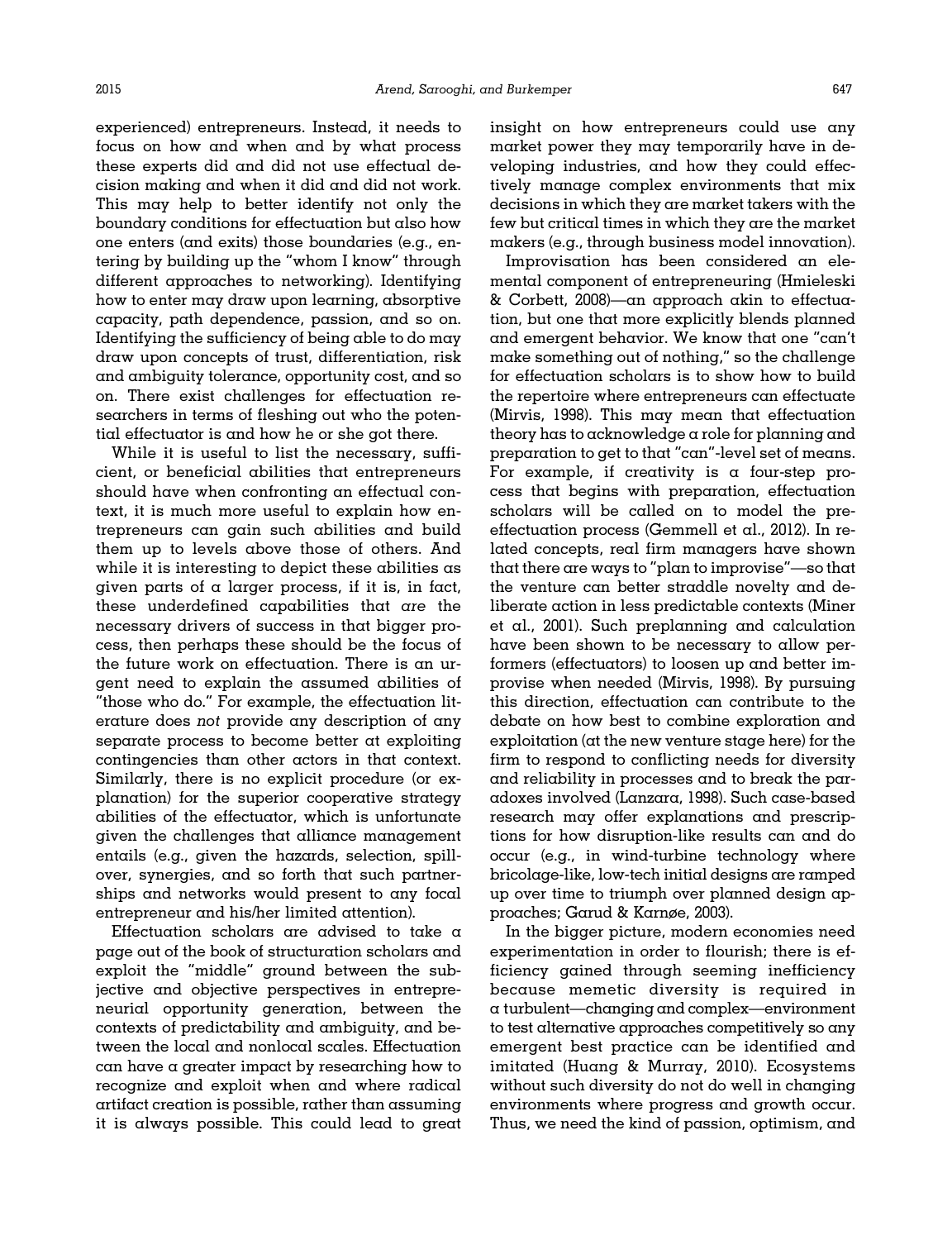<span id="page-18-0"></span>confidence in the experimental, contingencybased cases that effectuators have described in their success stories, but more than that we need that differentiation from the pack, even when it leads to failure, to retain the necessary diversity in the economy that entrepreneurial activity alone provides. Thus, we look forward to further theorizing that explains entrepreneurial activity—in effectuation and other streams—promoting such diversity.

We also look forward to improving such proposed theories in management-related fields by applying the 3E framework criteria throughout the theory development and refinement processes [\(Devers, Misangyi,](#page-19-0) [& Gamache, 2014\)](#page-19-0). Consider three research areas where such theoretical assessments can be extended—one involving new value potential, one involving value capture in a competitive context, and one involving value capture in a noncompetitive context—to display that insights from the framework span many major challenges in the modern management literature. The research area involving "opportunity existence" appears to be "stuck" in debating the scientific philosophy over whether potential new value, as captured in the term opportunity, is discovered or created, or both. This area has normally been associated with entrepreneurship, comprising one of the two parts that is in the field's core individual-opportunity nexus ([Shane &](#page-21-0) [Venkataraman, 2000\)](#page-21-0), where the first part—the individual—has its own strong theoretical literature (in psychology). Applying our framework may help this research area in several ways, including weighing the option of developing a separable theory of opportunities (to extend out of entrepreneurship) by considering how many of the criteria have already been met with current work in entrepreneurship and innovation and moving the area toward resolution of the stalled philosophical debate (e.g., by focusing efforts on new types of testing to get around the ex post conundrum where every opportunity can be explained as both created and discovered or by focusing on new explanations that are based on the fact that every opportunity entails drawing on given, existing factors to combine or reassemble in new ways).

The research areas involving value capture include more established literature (i.e., the dynamic capabilities view) and more embryonic literature (i.e., prosocial venturing studies), where the former appears relatively flush in

explanation-related items and the latter relatively deprived. Applying our framework may help the former area in several ways, including providing a retrospective perspective in an area that saw an initial hyper growth of interest (but has been criticized in failing to build on existing concepts and has suffered from weak empirical support and unclear practical implications; Arend & Bromiley, 2009) and can now use some guidance in shoring up its foundations and filling its gaps. Applying our framework may help the latter area of interest as well in several ways, including helping determine whether these are "wicked" problems that are unsolvable and inhospitable to theory building (through an analysis of the area along the framework's experience-related criteria) and helping to direct explanatory work in an efficient manner (e.g., starting with common units and measures as some are attempting to do [[Kroeger & Weber, 2014\]](#page-20-0) or writing nontautological definitions as others are attempting to do [\[Santos,](#page-20-0) [2012\]](#page-20-0)) to fulfill the necessary criteria to build solid models. Besides its use in helping develop and redevelop managerial theories, we also hope that such a framework can spur discussions over theorizing itself, such as how to weigh (or more specifically sequence) the proposed assessment criteria, in order to provide even more value to the field and its progress.

#### REFERENCES

- Aldrich, H. E. 2001. Who wants to be an evolutionary theorist? Journal of Management Inquiry, 10: 115–127.
- Aldrich, H. E., & Fiol, C. M. 1994. Fools rush in? The institutional context of industry creation. Academy of Management Review, 19: 645–670.
- Aldrich, H. E., & Martinez, M. A. 2001. Many are called, but few are chosen: An evolutionary perspective for the study of entrepreneurship. Entrepreneurship Theory and Practice, 25: 41–56.
- Ardichvili, A., Cardozo, R., & Ray, S. 2003. A theory of entrepreneurial opportunity identification and development. Journal of Business Venturing, 18: 105–123.
- Arend, R. J. 2001. When rivals originate from within. Small Business Economics, 16: 205–222.
- Arend, R. J., & Bromiley, P. 2009. Assessing the dynamic capabilities view: Spare change, everyone? Strategic Organization, 7: 75–90.
- Argote, L. 1999. Organizational learning: Creating, retaining, and transferring knowledge. Boston: Kluwer Academic.
- Astley, W., & Zammuto, R. F. 1992. Organization science, managers, and language games. Organization Science, 3: 443–460.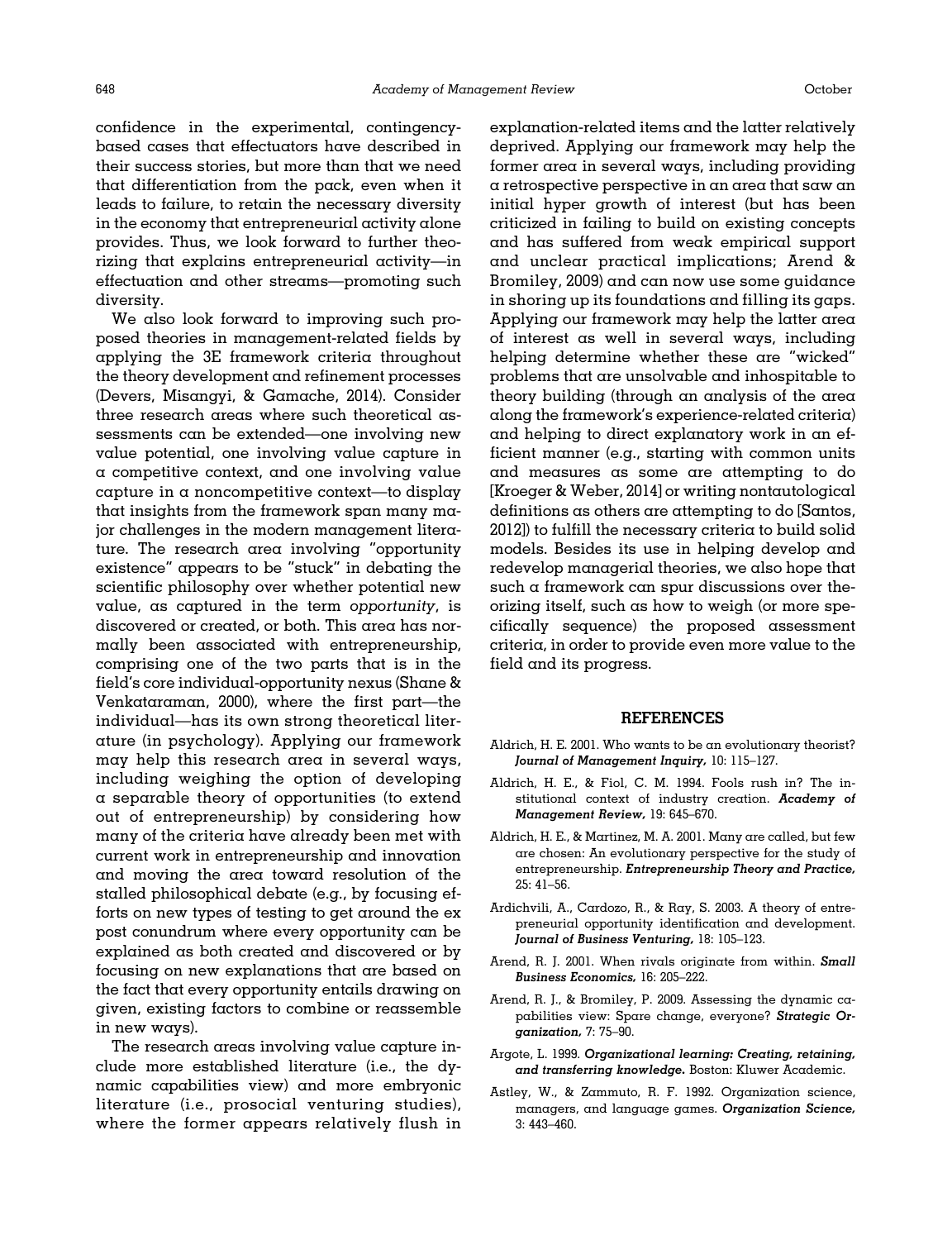- <span id="page-19-0"></span>Bacharach, S. B. 1989. Organizational theories: Some criteria for evaluation. Academy of Management Review, 14: 496–515.
- Baker, T., & Nelson, R. E. 2005. Creating something from nothing: Resource construction through entrepreneurial bricolage. Administrative Science Quarterly, 50: 329–366.
- Baron, R. A. 2009. Effectual versus predictive logics in entrepreneurial decision making: Differences between experts and novices. Does experience in starting new ventures change the way entrepreneurs think? Perhaps, but for now, "caution" is essential. Journal of Business Venturing, 24: 310–315.
- Barringer, B. R., & Ireland, D. 2009. Entrepreneurship: Successfully launching new ventures (3rd ed.). Englewood Cliffs, NJ: Prentice Hall.
- Baum, J., Locke, E. A., & Kirkpatrick, S. A. 1998. A longitudinal study of the relation of vision and vision communication to venture growth in entrepreneurial firms. Journal of Applied Psychology, 83: 43–54.
- Block, Z., & MacMillan, I. C. 1985. Milestones for successful venture planning. Harvard Business Review, 63(5): 184–196.
- Bower, J. L., & Christensen, C. M. 1995. Disruptive technologies: Catching the wave. Harvard Business Review, 73(1): 43–53.
- Boxenbaum, E., & Rouleau, L. 2011. New knowledge products as bricolage: Metaphors and scripts in organizational theory. Academy of Management Review, 36: 272–296.
- Busenitz, L. W., & Barney, J. B. 1997. Differences between entrepreneurs and managers in large organizations: Biases and heuristics in strategic decision-making. Journal of Business Venturing, 12: 9–30.
- Campbell, D. J. 1988. Task complexity: A review and analysis. Academy of Management Review, 13: 40–52.
- Case, J. 1989. The origins of entrepreneurship. Inc., 11(6): 51–58.
- Chandler, G. N., DeTienne, D. R., McKelvie, A., & Mumford, T. V. 2011. Causation and effectuation processes: A validation study. Journal of Business Venturing, 26: 375–390.
- Chiles, T. H., Bluedorn, A. C., & Gupta, V. K. 2007. Beyond creative destruction and entrepreneurial discovery: A radical Austrian approach to entrepreneurship. Organization Studies, 28: 467–493.
- Chiles, T. H., Gupta, V. K., & Bluedorn, A. C. 2008. On Lachmannian and effectual entrepreneurship: A rejoinder to Sarasvathy and Dew (2008). Organization Studies, 29: 247–253.
- Collins, O. F., & Moore, D. G. 1970. The organization makers: A behavioral study of independent entrepreneurs. New York: Appleton-Century-Crofts.
- Cooper, A. C. 1985. The role of incubator organizations in the founding of growth-oriented firms. Journal of Business Venturing, 1: 75–86.
- Coviello, N. E., & Joseph, R. M. 2012. Creating major innovations with customers: Insights from small and young technology firms. Journal of Marketing, 76(6): 87–104.
- Davis, J. P., Eisenhardt, K. M., & Bingham, C. B. 2009. Optimal structure, market dynamism, and the strategy of simple rules. Administrative Science Quarterly, 54: 413–452.
- Deakins, D., & Freel, M. 1998. Entrepreneurial learning and the growth process in SMEs. Learning Organization, 5: 144–155.
- Delmar, F., & Shane, S. 2003. Does business planning facilitate the development of new ventures? Strategic Management Journal, 24: 1165–1185.
- De Meza, D., & Southey, C. 1996. The borrower's curse: Optimism, finance and entrepreneurship. Economic Journal, 106: 375–386.
- Devers, C. E., Misangyi, V. F., & Gamache, D. L. 2014. Editors' comments: On the future of publishing management theory. Academy of Management Review, 39: 245–249.
- Dew, N., Read, S., Sarasvathy, S. D., & Wiltbank, R. 2008. Outlines of a behavioral theory of the entrepreneurial firm. Journal of Economic Behavior & Organization, 66: 37–59.
- Dew, N., Read, S., Sarasvathy, S. D., & Wiltbank, R. 2009. Effectual versus predictive logics in entrepreneurial decision-making: Differences between experts and novices. Journal of Business Venturing, 24: 287–309.
- DiMaggio, P. J. 1995. Comments on "What theory is not." Administrative Science Quarterly, 40: 391–397.
- Dimov, D. 2010. Nascent entrepreneurs and venture emergence: Opportunity confidence, human capital, and early planning. Journal of Management Studies, 47: 1123–1153.
- Dubin, R. 1969. Theory building. New York: Free Press.
- Eisenhardt, K. M. 1989. Agency theory: An assessment and review. Academy of Management Review, 14: 57–74.
- Fischer, E. M., & Reuber, A. R. 2011. Social interaction via new social media: How can interactions on Twitter affect effectual thinking and behavior? Journal of Business Venturing, 26: 1–18.
- Fisher, G. 2012. Effectuation, causation, and bricolage: A behavioral comparison of emerging theories in entrepreneurship research. Entrepreneurship Theory and Practice, 36: 1019–1051.
- Gartner, W. B. 1989. Some suggestions for research on entrepreneurial traits and characteristics. Entrepreneurship Theory and Practice, 14: 27–38.
- Garud, R., & Karnøe, P. 2003. Bricolage versus breakthrough: Distributed and embedded agency in technology entrepreneurship. Research Policy, 32: 277–300.
- Gemmell, R. M., Boland, R. J., & Kolb, D. A. 2012. The sociocognitive dynamics of entrepreneurial ideation. Entrepreneurship Theory and Practice, 36: 1053–1073.
- Giddens, A. 1979. Central problems in social theory: Action, structure, and contradiction in social analysis. Berkeley: University of California Press.
- Giddens, A. 1982. Profiles and critiques in social theory. Berkeley & Los Angeles: University of California Press.
- Gioia, D. A., & Pitre, E. 1990. Multiparadigm perspectives on theory building. Academy of Management Review, 15: 584–602.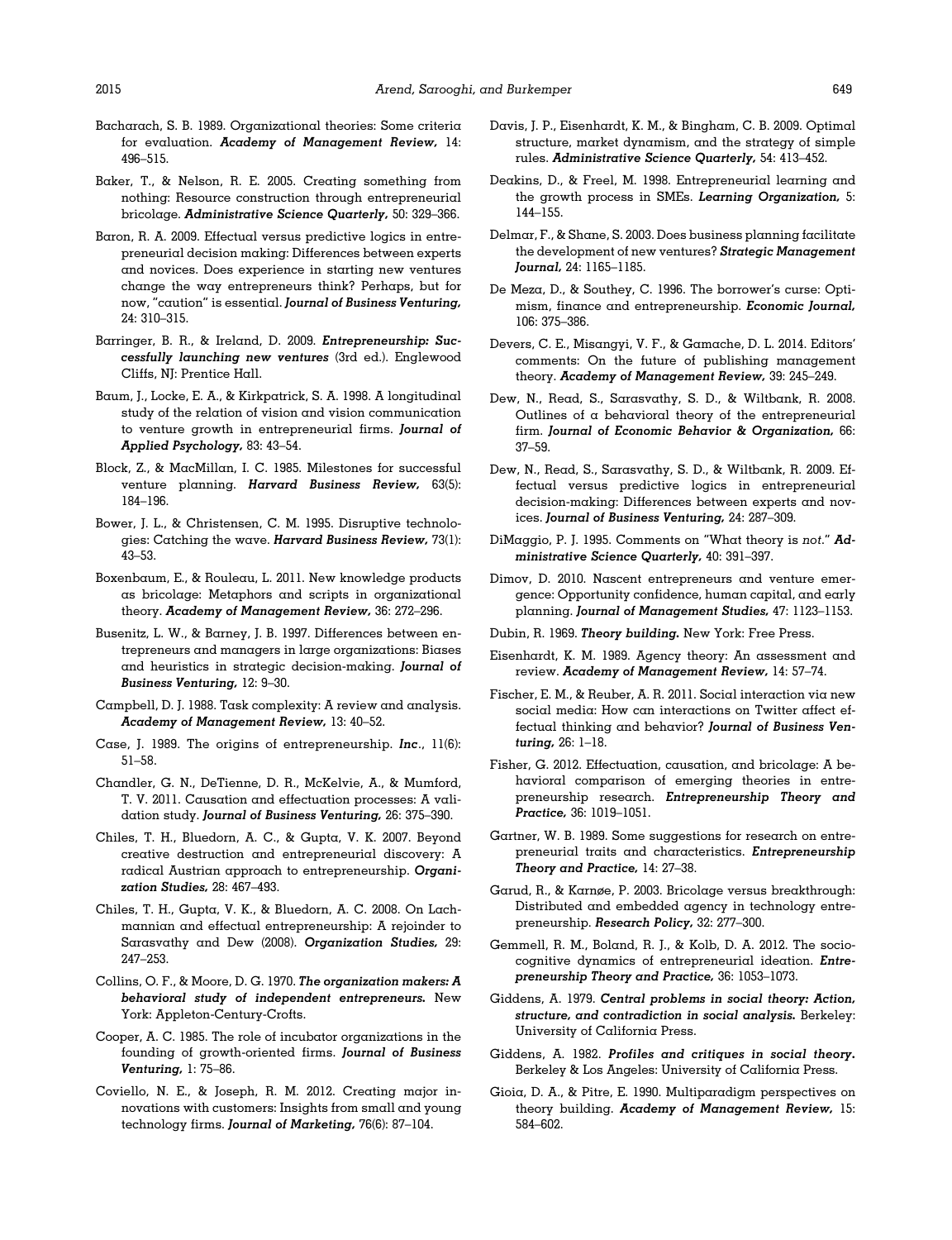- <span id="page-20-0"></span>Hatch, M. 1998. The Vancouver Academy of Management jazz symposium—Jazz as a metaphor for organizing in the 21st century. Organization Science, 9: 556–557.
- Hayward, M. A., Shepherd, D. A., & Griffin, D. 2006. A hubris theory of entrepreneurship. Management Science, 52: 160–172.
- Hmieleski, K. M., & Baron, R. A. 2009. Entrepreneurs' optimism and new venture performance: A social cognitive perspective. Academy of Management Journal, 52: 473–488.
- Hmieleski, K. M., & Corbett, A. C. 2006. Proclivity for improvisation as a predictor of entrepreneurial intentions. Journal of Small Business Management, 44: 45–63.
- Hmieleski, K. M., & Corbett, A. C. 2008. The contrasting interaction effects of improvisational behavior with entrepreneurial selfefficacy on new venture performance and entrepreneur work satisfaction. Journal of Business Venturing, 23: 482–496.
- Huang, K. G., & Murray, F. E. 2010. Entrepreneurial experiments in science policy: Analyzing the Human Genome Project. Research Policy, 39: 567–582.
- Hughes, M., Hughes, P., & Morgan, R. E. 2007. Exploitative learning and entrepreneurial orientation alignment in emerging young firms: Implications for market and response performance. British Journal of Management, 18: 359–375.
- Hull, N. E. H. 1991. Networks & bricolage: A prolegomenon to a history of twentieth-century American academic jurisprudence. American Journal of Legal History, 35: 307–322.
- Kim, W., & Mauborgne, R. 1997. Value innovation: The strategic logic of high growth. Harvard Business Review, 75(1): 103–112.
- Kim, W., & Mauborgne, R. 1999. Creating new market space. Harvard Business Review, 77(1): 83–93.
- Kim, W., & Mauborgne, R. 2004. Blue ocean strategy. Harvard Business Review, 82(10): 76–84.
- Kroeger, A., & Weber, C. 2014. Developing a conceptual framework for comparing social value creation. Academy of Management Review, 39: 513–540.
- Lachmann, L. M. 1976. From Mises to Shackle: An essay on Austrian economics and the kaleidic society. Journal of Economic Literature, 14: 54–62.
- Lachmann, L. M. 1986. The market as an economic process. Oxford & New York: Blackwell.
- Langley, A. 1999. Strategies for theorizing from process data. Academy of Management Review, 24: 691–710.
- Lanzara, G. F. 1998. Self-destructive processes in institution building and some modest countervailing mechanisms. European Journal of Political Research, 33: 1–39.
- Lawrence, B. S. 1997. The black box of organizational demography. Organization Science, 8: 1-22.
- Levi-Strauss, C. 1966. The savage mind. Chicago: University of Chicago Press.
- Locke, E. A. 2007. The case for inductive theory building. Journal of Management, 33: 867–890.
- Low, M. B., & MacMillan, I. C. 1988. Entrepreneurship: Past research and future challenges. Journal of Management, 14: 139–161.
- Lowe, R. A., & Ziedonis, A. A. 2006. Overoptimism and the performance of entrepreneurial firms. Management Science, 52: 173–186.
- Manis, J. G., & Meltzer, B. N. 1994. Chance in human affairs. Sociological Theory, 12: 45–56.
- McGrath, R. G. 1999. Falling forward: Real options reasoning and entrepreneurial failure. Academy of Management Review, 24: 13–30.
- McKelvey, B. 1997. Quasi-natural organization science. Organization Science, 8: 352–380.
- Miner, A. S., Bassoff, P., & Moorman, C. 2001. Organizational improvisation and learning: A field study. Administrative Science Quarterly, 46: 304–337.
- Mintzberg, H. 1978. Patterns in strategy formation. Management Science, 24: 934–948.
- Mirvis, P. H. 1998. Practice improvisation. Organization Science, 9: 586–592.
- Mohr, L. 1982. Explaining organizational behavior. San Francisco: Jossey-Bass.
- Moore, D. A., Oesch, J. M., & Zietsma, C. 2007. What competition? Myopic self-focus in market-entry decisions. Organization Science, 18: 440–454.
- Pentland, B. T. 1999. Building process theory with narrative: From description to explanation. Academy of Management Review, 24: 711–724.
- Perry, J. T., Chandler, G. N., & Markova, G. 2012. Entrepreneurial effectuation: A review and suggestions for future research. Entrepreneurship Theory and Practice, 36: 837–861.
- Polanyi, K. 2001. The great transformation: The political and economic origins of our time. Boston: Beacon Press.
- Polanyi, K., Arensberg, C. M., & Pearson, H. W. 1957. Trade and market in the early empires: Economies in history and theory. Glencoe, IL: Free Press.
- Porter, M. 1980. Competitive strategy. New York: Free Press.
- Priem, R. L., & Butler, J. E. 2001. Is the resource-based "view" a useful perspective for strategic management research? Academy of Management Review, 26: 22–40.
- Read, S., Dew, N., Sarasvathy, S. D., Song, M., & Wiltbank, R. 2009. Marketing under uncertainty: The logic of an effectual approach. Journal of Marketing, 73(3): 1-18.
- Read, S., & Sarasvathy, S. D. 2005. Knowing what to do and doing what you know: Effectuation as a form of entrepreneurial expertise. Journal of Private Equity, 9: 45–62.
- Reuber, A., & Fischer, E. 1999. Understanding the consequences of founders' experience. Journal of Small Business Management, 37(2): 30–45.
- Santos, F. 2012. A positive theory of social entrepreneurship. Journal of Business Ethics, 111: 335-351.
- Sarasvathy, S. D. 2001. Causation and effectuation: Toward a theoretical shift from economic inevitability to entrepreneurial contingency. Academy of Management Review, 26: 243–263.
- Sarasvathy, S. D. 2008. Effectuation: Elements of entrepreneurial expertise. Northampton, MA: Edward Elgar.